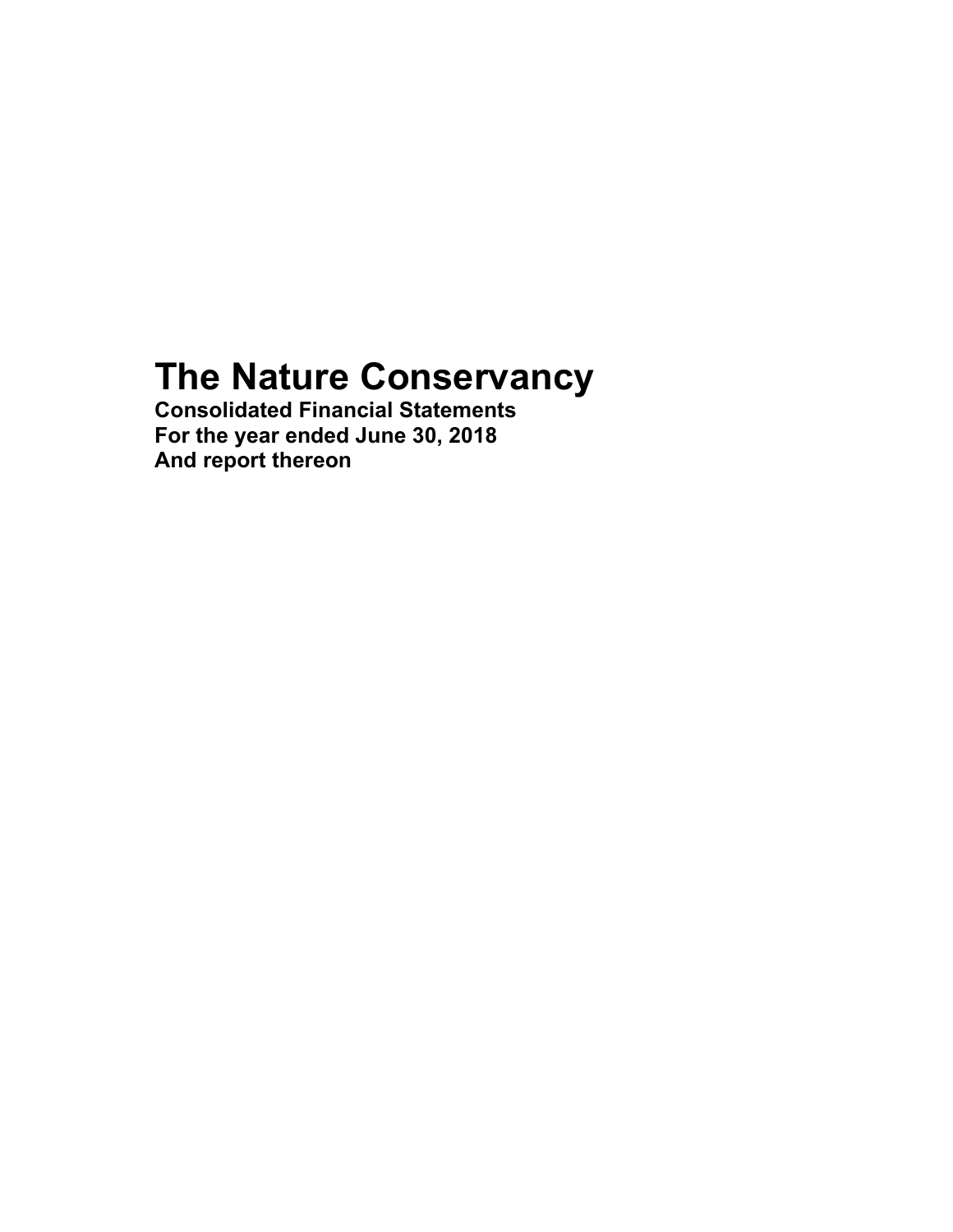

# **Report of Independent Auditors**

To the Board of Directors The Nature Conservancy

We have audited the accompanying consolidated financial statements of The Nature Conservancy and its chapters and affiliates (the "Conservancy"), which comprise the consolidated statement of financial position as of June 30, 2018, and the related consolidated statements of activities and of cash flows for the year then ended.

## *Management's Responsibility for the Consolidated Financial Statements*

Management is responsible for the preparation and fair presentation of the consolidated financial statements in accordance with accounting principles generally accepted in the United States of America; this includes the design, implementation and maintenance of internal control relevant to the preparation and fair presentation of consolidated financial statements that are free from material misstatement, whether due to fraud or error.

## *Auditors' Responsibility*

Our responsibility is to express an opinion on the consolidated financial statements based on our audit. We conducted our audit in accordance with auditing standards generally accepted in the United States of America. Those standards require that we plan and perform the audit to obtain reasonable assurance about whether the consolidated financial statements are free from material misstatement.

An audit involves performing procedures to obtain audit evidence about the amounts and disclosures in the consolidated financial statements. The procedures selected depend on our judgment, including the assessment of the risks of material misstatement of the consolidated financial statements, whether due to fraud or error. In making those risk assessments, we consider internal control relevant to the Conservancy's preparation and fair presentation of the consolidated financial statements in order to design audit procedures that are appropriate in the circumstances, but not for the purpose of expressing an opinion on the effectiveness of the Conservancy's internal control. Accordingly, we express no such opinion. An audit also includes evaluating the appropriateness of accounting policies used and the reasonableness of significant accounting estimates made by management, as well as evaluating the overall presentation of the consolidated financial statements. We believe that the audit evidence we have obtained is sufficient and appropriate to provide a basis for our audit opinion.

# *Opinion*

In our opinion, the consolidated financial statements referred to above present fairly, in all material respects, the financial position of The Nature Conservancy and its chapters and affiliates as of June 30, 2018, and the changes in their net assets and their cash flows for the year then ended in accordance with accounting principles generally accepted in the United States of America.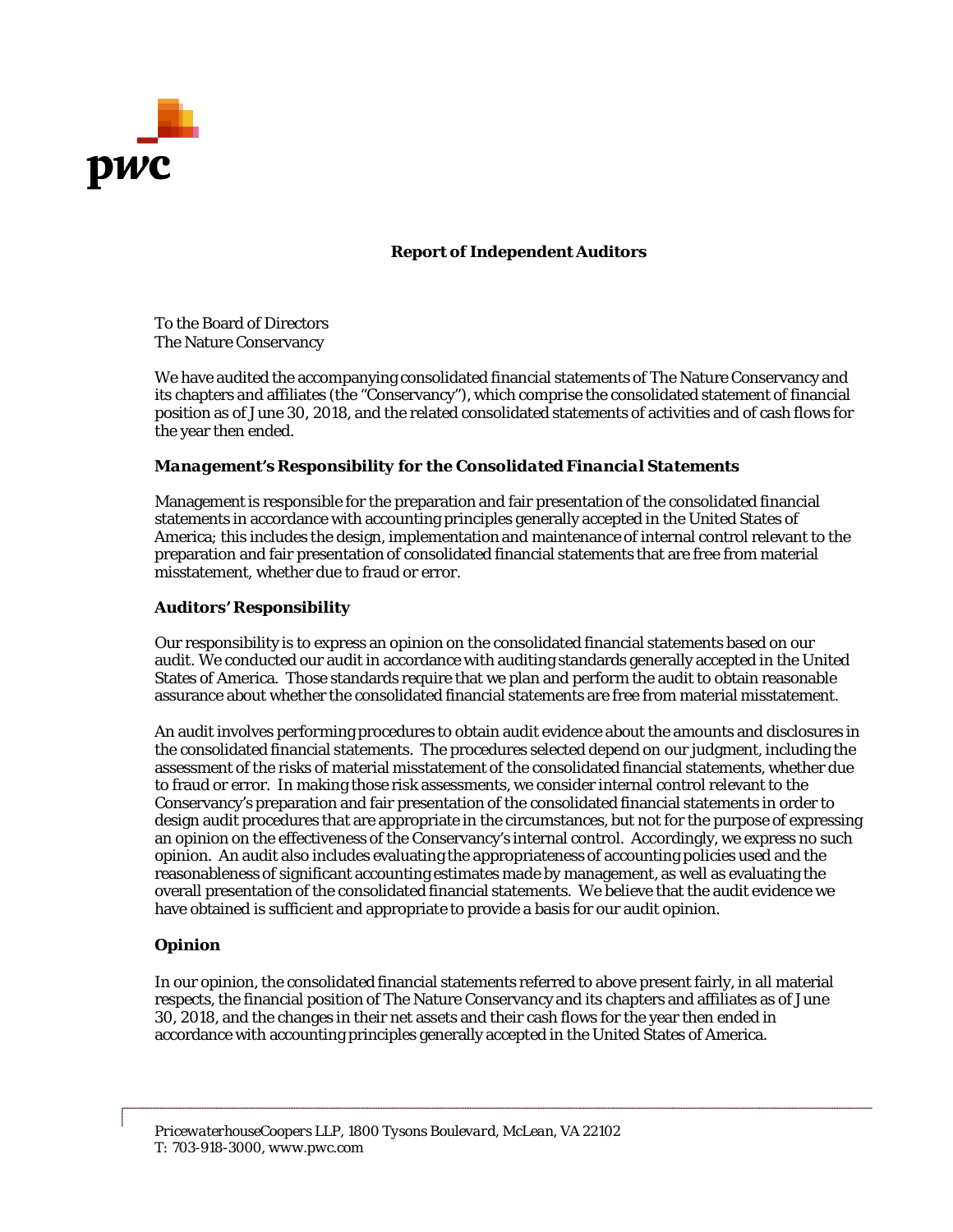

#### *Other Matters*

Our audit was conducted for the purpose of forming an opinion on the consolidated financial statements taken as a whole. The accompanying consolidated statements of financial position as of June 30, 2018 and 2017, the summarized consolidated statements of activities for the years ended June 30, 2018 and 2017, and the schedule of functional expenses for the year ended June 30, 2018 with summarized totals for the year ended June 30, 2017, are presented for purposes of additional analysis and are not a required part of the consolidated financial statements. The information is the responsibility of management and was derived from and relates directly to the underlying accounting and other records used to prepare the consolidated financial statements. The information has been subjected to the auditing procedures applied in the audit of the consolidated financial statements and certain additional procedures, including comparing and reconciling such information directly to the underlying accounting and other records used to prepare the consolidated financial statements or to the consolidated financial statements themselves and other additional procedures, in accordance with auditing standards generally accepted in the United States of America. In our opinion, the information is fairly stated, in all material respects, in relation to the consolidated financial statements taken as a whole.

We previously audited the consolidated statement of financial position as of June 30, 2017, and the related consolidated statements of activities and of cash flows for the year then ended (not presented herein), and in our report dated December 11, 2017 we expressed an unmodified opinion on those consolidated financial statements. In our opinion, the information set forth in the accompanying summarized financial information as of June 30, 2017 and for the year then ended is consistent, in all material respects, with the audited consolidated financial statements from which it has been derived.

Phicavaterhorsectopers up

McLean, Virginia October 22, 2018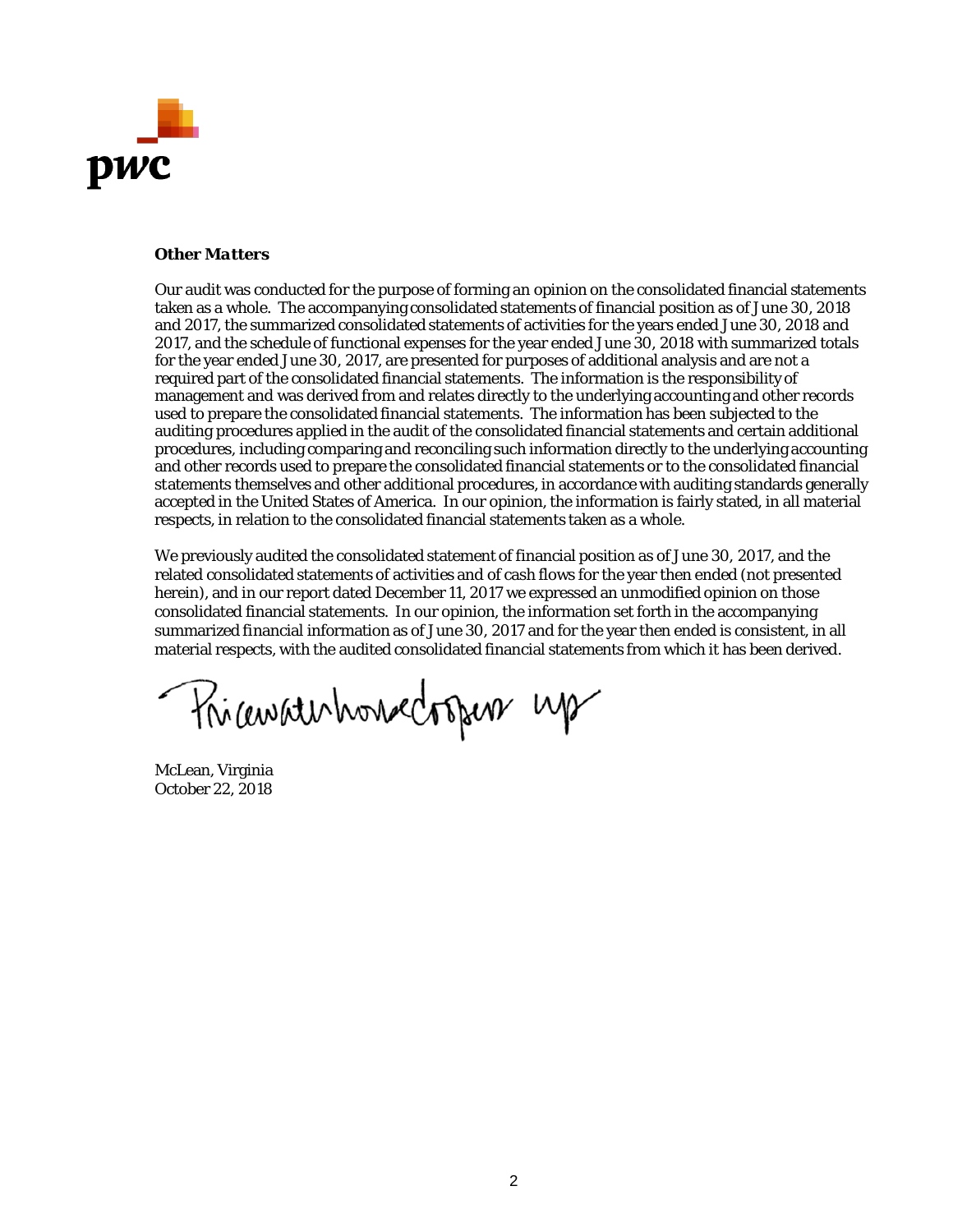# **The Nature Conservancy Consolidated Statement of Financial Position As of June 30, 2018**

*(Amounts in thousands)*

| Assets                                                                      |           |                        |
|-----------------------------------------------------------------------------|-----------|------------------------|
| Cash and cash equivalents                                                   |           | \$<br>66,317           |
| Restricted cash and cash equivalents                                        |           | 22,071                 |
| Restricted short-term investments                                           |           | 25,000                 |
| Government grants and contracts receivable                                  |           | 32,767                 |
| Pledges receivable, net                                                     |           | 275,386                |
| Securities pledged under securities lending agreement                       |           | 52,482                 |
| Other assets                                                                |           | 72,438                 |
| Property and equipment, net of accumulated depreciation<br>and amortization |           | 126,947                |
| Investments                                                                 |           |                        |
| Investments - Capital fund                                                  | 861,423   |                        |
| Investments - Split interest arrangements                                   | 325,927   |                        |
| Investments - Endowment fund                                                | 1,291,521 |                        |
| Total investments                                                           |           | 2,478,871              |
| Conservation lands                                                          |           | 2,036,278              |
| Conservation easements                                                      |           | 2,221,307              |
| Total assets                                                                |           | \$7,409,864            |
| <b>Liabilities</b>                                                          |           |                        |
| Accounts payable and accrued liabilities                                    |           | $\mathbf S$<br>116,595 |
| Payable under securities lending agreement                                  |           | 52,482                 |
| Deferred revenue and refundable advances                                    |           | 105,449                |
| Bonds and notes payable                                                     |           | 345,351                |
| Split interest arrangements payable                                         |           | 191,514                |
| <b>Total liabilities</b>                                                    |           | 811,391                |
| <b>Net assets</b>                                                           |           |                        |
| Unrestricted                                                                |           |                        |
| Undesignated                                                                | 266,258   |                        |
| Land, easements, and capital funds                                          | 4,170,538 |                        |
| Board-designated quasi endowment and similar funds                          | 932,052   |                        |
| Total unrestricted                                                          |           | 5,368,848              |
| Temporarily restricted                                                      |           | 833,406                |
| Permanently restricted                                                      |           | 396,219                |
| Total net assets                                                            |           | 6,598,473              |
| Total liabilities and net assets                                            |           | \$7,409,864            |

*The accompanying notes are an integral part of these consolidated financial statements.*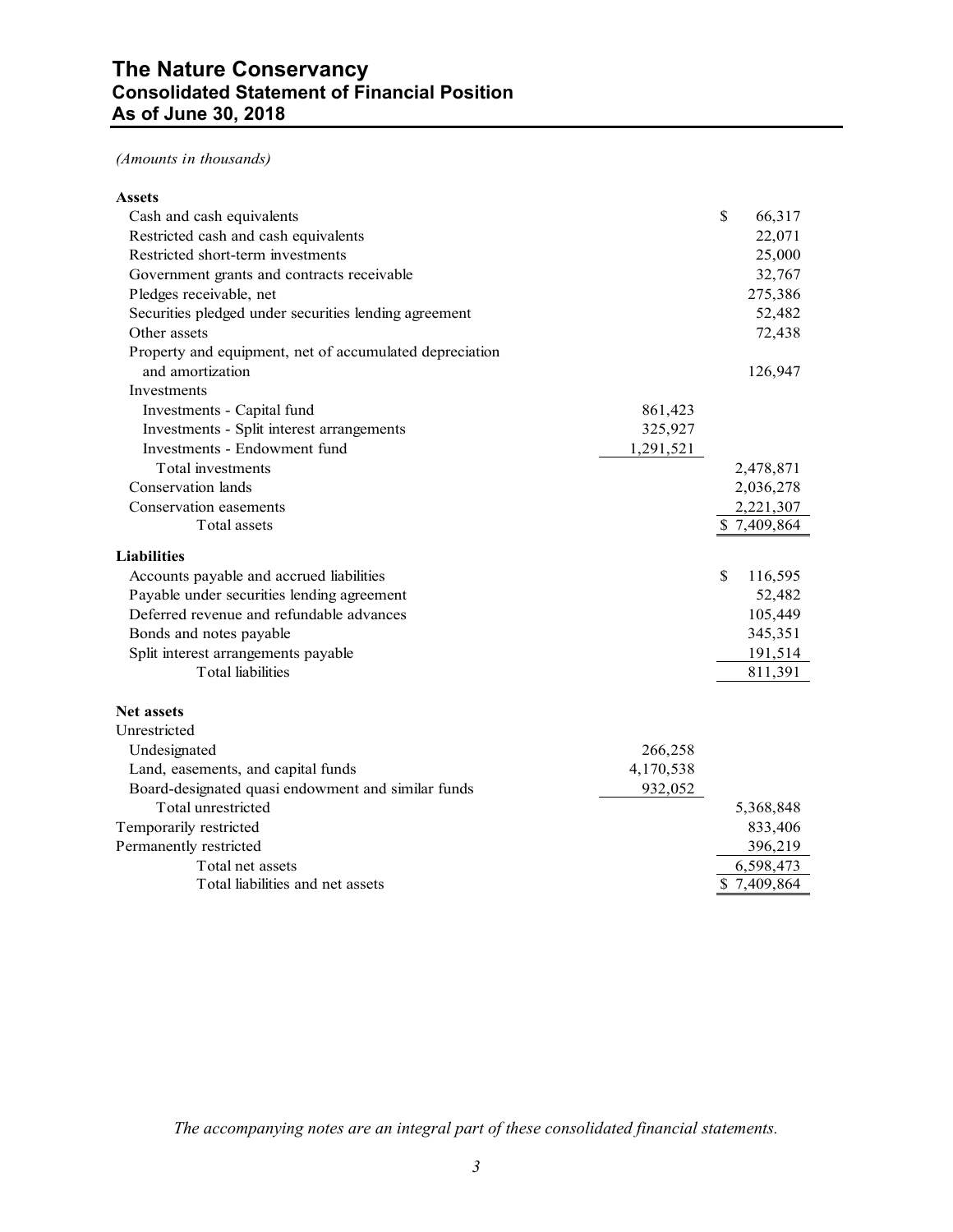# **The Nature Conservancy Consolidated Statement of Activities For the year ended June 30, 2018**

| (Amounts in thousands)                          |              | Unrestricted |              | Temporarily<br>restricted | Permanently<br>restricted | <b>Total</b>    |
|-------------------------------------------------|--------------|--------------|--------------|---------------------------|---------------------------|-----------------|
| <b>Support and revenues</b>                     |              |              |              |                           |                           |                 |
| Dues and contributions                          | \$           | 294,544      | \$           | 440,514                   | \$<br>25,027              | \$<br>760,085   |
| Contributed goods and services                  |              | 31,628       |              |                           |                           | 31,628          |
| Land and easements contributed for conservation |              | 57,721       |              |                           |                           | 57,721          |
| Government grants and contracts                 |              | 117,894      |              |                           |                           | 117,894         |
| Investment gains                                |              | 160,272      |              | 32,674                    |                           | 192,946         |
| Other income                                    |              | 70,784       |              |                           |                           | 70,784          |
| Total support and revenues before sales         |              |              |              |                           |                           |                 |
| of conservation land and easements and          |              |              |              |                           |                           |                 |
| net assets released from restrictions           |              | 732,843      |              | 473,188                   | 25,027                    | 1,231,058       |
| Sales of conservation land and easements to     |              |              |              |                           |                           |                 |
| governments and others                          |              | 57,482       |              |                           |                           | 57,482          |
| Net assets released from restrictions           |              | 472,293      |              | (472, 293)                |                           |                 |
| Total support and revenues                      |              | 1,262,618    |              | 895                       | 25,027                    | 1,288,540       |
| <b>Expenses</b>                                 |              |              |              |                           |                           |                 |
| Program expenses                                |              |              |              |                           |                           |                 |
| Conservation activities and actions             |              | 523,959      |              |                           |                           | 523,959         |
| Book value of conservation land and easements   |              |              |              |                           |                           |                 |
| sold or donated to governments and others       |              | 98,740       |              |                           |                           | 98,740          |
| Total program expenses                          |              | 622,699      |              |                           |                           | 622,699         |
| Support services expenses                       |              |              |              |                           |                           |                 |
| General and administration                      |              | 163,778      |              |                           |                           | 163,778         |
| Fund-raising                                    |              |              |              |                           |                           |                 |
| General fund-raising                            |              | 79,621       |              |                           |                           | 79,621          |
| Membership development                          |              | 45,729       |              |                           |                           | 45,729          |
| Total support services expenses                 |              | 289,128      |              | $\overline{\phantom{a}}$  | $\overline{\phantom{a}}$  | 289,128         |
| Total expenses                                  |              | 911,827      |              |                           |                           | 911,827         |
| Increase/(decrease) in net assets               |              | 350,791      |              | 895                       | 25,027                    | 376,713         |
| Reclassification of net assets                  |              | 33           |              | 593                       | (626)                     |                 |
| Total increase/(decrease) in net assets         |              | 350,824      |              | 1,488                     | 24,401                    | 376,713         |
| Net assets at beginning of year                 |              | 5,018,024    |              | 831,918                   | 371,818                   | 6,221,760       |
| Net assets at end of year                       | $\mathbb{S}$ | 5,368,848    | $\mathbb{S}$ | 833,406                   | \$<br>396,219             | \$<br>6,598,473 |

*The accompanying notes are an integral part of these consolidated financial statements.*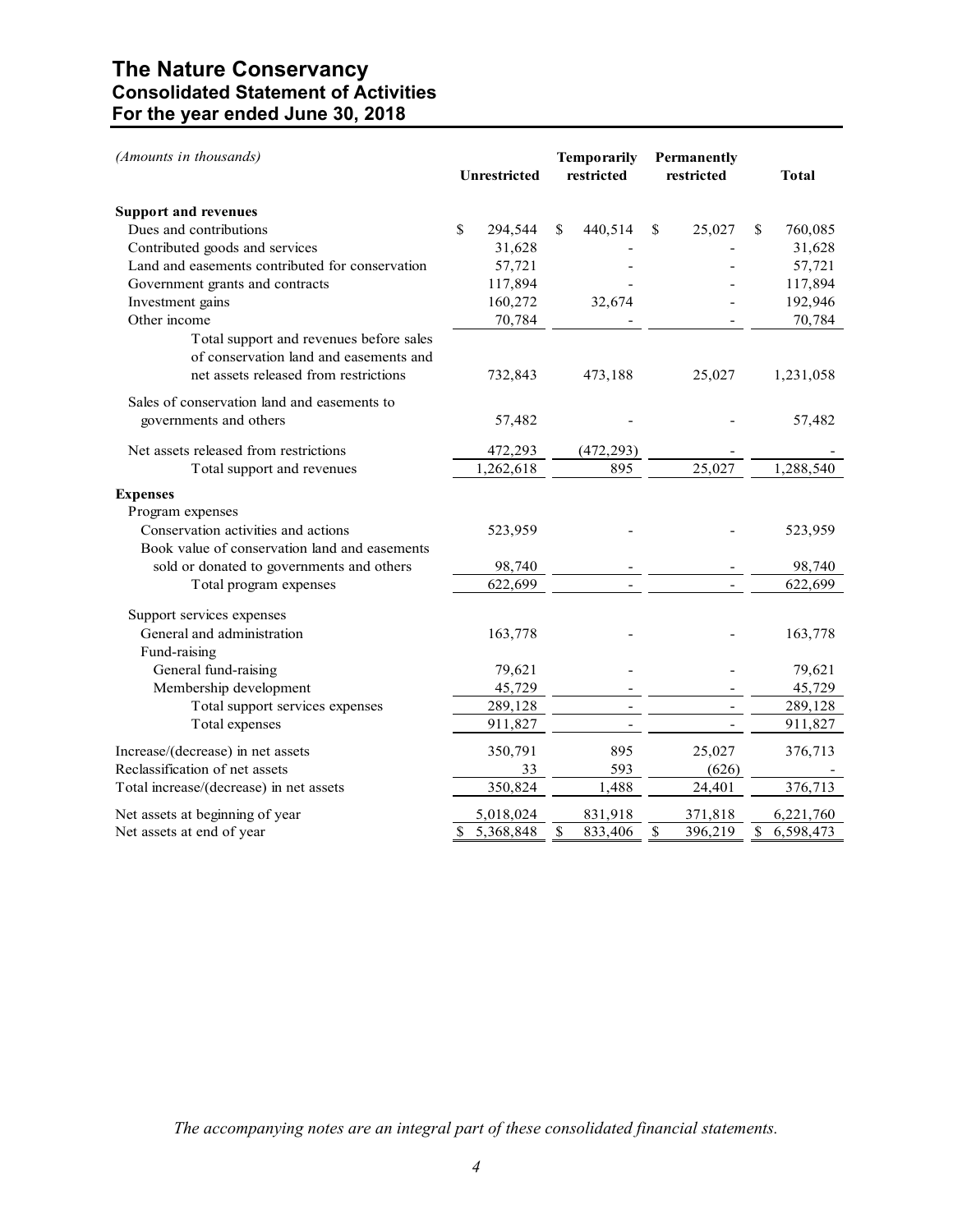# **The Nature Conservancy Consolidated Statement of Cash Flows For the year ended June 30, 2018**

*(Amounts in thousands)*

| Reconciliation of change in net assets to                        |                 |               |             |           |
|------------------------------------------------------------------|-----------------|---------------|-------------|-----------|
| cash used in operating activities:                               |                 |               |             |           |
| Change in net assets                                             |                 | \$<br>376,713 |             |           |
| Non-cash adjustments:                                            |                 |               |             |           |
| Contributed land and easements                                   | \$<br>(66, 882) |               |             |           |
| Contributed securities                                           | (31,870)        |               |             |           |
| Losses on disposition of land, easements, and others             | 55,487          |               |             |           |
| Realized/Unrealized investment gain                              | (180,080)       |               |             |           |
| Change in value of split interest investments                    | (25, 478)       |               |             |           |
| Change in value of interest rate swaps                           | (12, 168)       |               |             |           |
| Depreciation and amortization                                    | 14,674          |               |             |           |
| Debt forgiveness                                                 | (100)           | (246, 417)    |             |           |
| Changes in assets and liabilities:                               |                 |               |             |           |
| Decrease in receivables                                          | 29,776          |               |             |           |
| Increase in restricted cash                                      | (2, 478)        |               |             |           |
| Increase in other assets                                         | (17,048)        |               |             |           |
| Increase in split interests arrangements payable                 | 1,612           |               |             |           |
| Increase in other liabilities                                    | 22,179          | 34,041        |             |           |
| Cash provided by (used in) land activities:                      |                 |               |             |           |
| Proceeds from sales of land and easements                        | 56,328          |               |             |           |
| Purchases of land and easements                                  | (306, 594)      | (250, 266)    |             |           |
| Proceeds from sale of contributed securities                     |                 |               |             |           |
|                                                                  |                 | 30,757        |             |           |
| Contributions for long-term purposes                             |                 | (3, 424)      |             |           |
| Net cash used in operating activities                            |                 |               | \$          | (58, 596) |
| <b>Investing activities:</b>                                     |                 |               |             |           |
| Proceeds from sale of capital and endowment investments          |                 | 952,017       |             |           |
| Purchases of capital and endowment investments                   |                 | (922, 508)    |             |           |
| Purchases of property and equipment                              |                 | (21, 433)     |             |           |
| Proceeds from notes receivable                                   |                 | 3,042         |             |           |
| Net cash provided by investing activities                        |                 |               |             | 11,118    |
| <b>Financing activities:</b>                                     |                 |               |             |           |
| Changes in securities pledged under securities lending agreement |                 | 4,855         |             |           |
| Changes of payable under securities lending agreement            |                 | (4, 855)      |             |           |
| Purchases of split interest investments                          |                 | (21,069)      |             |           |
| Proceeds from split interest arrangements                        |                 | 34,164        |             |           |
| Principal payments on debt                                       |                 | (80, 653)     |             |           |
| Proceeds from issuance of debt                                   |                 | 122,790       |             |           |
| Proceeds from restricted contributions                           |                 | 3,424         |             |           |
| Net cash provided by financing activities                        |                 |               |             | 58,656    |
| Net change in cash and cash equivalents                          |                 |               |             | 11,178    |
|                                                                  |                 |               |             |           |
| Cash and cash equivalents, beginning of year                     |                 |               |             | 55,139    |
| Cash and cash equivalents, end of year                           |                 |               | $\mathbb S$ | 66,317    |
| Supplemental data                                                |                 |               |             |           |
| Interest paid                                                    |                 |               | \$          | 14,055    |
|                                                                  |                 |               |             |           |

*The accompanying notes are an integral part of these consolidated financial statements.*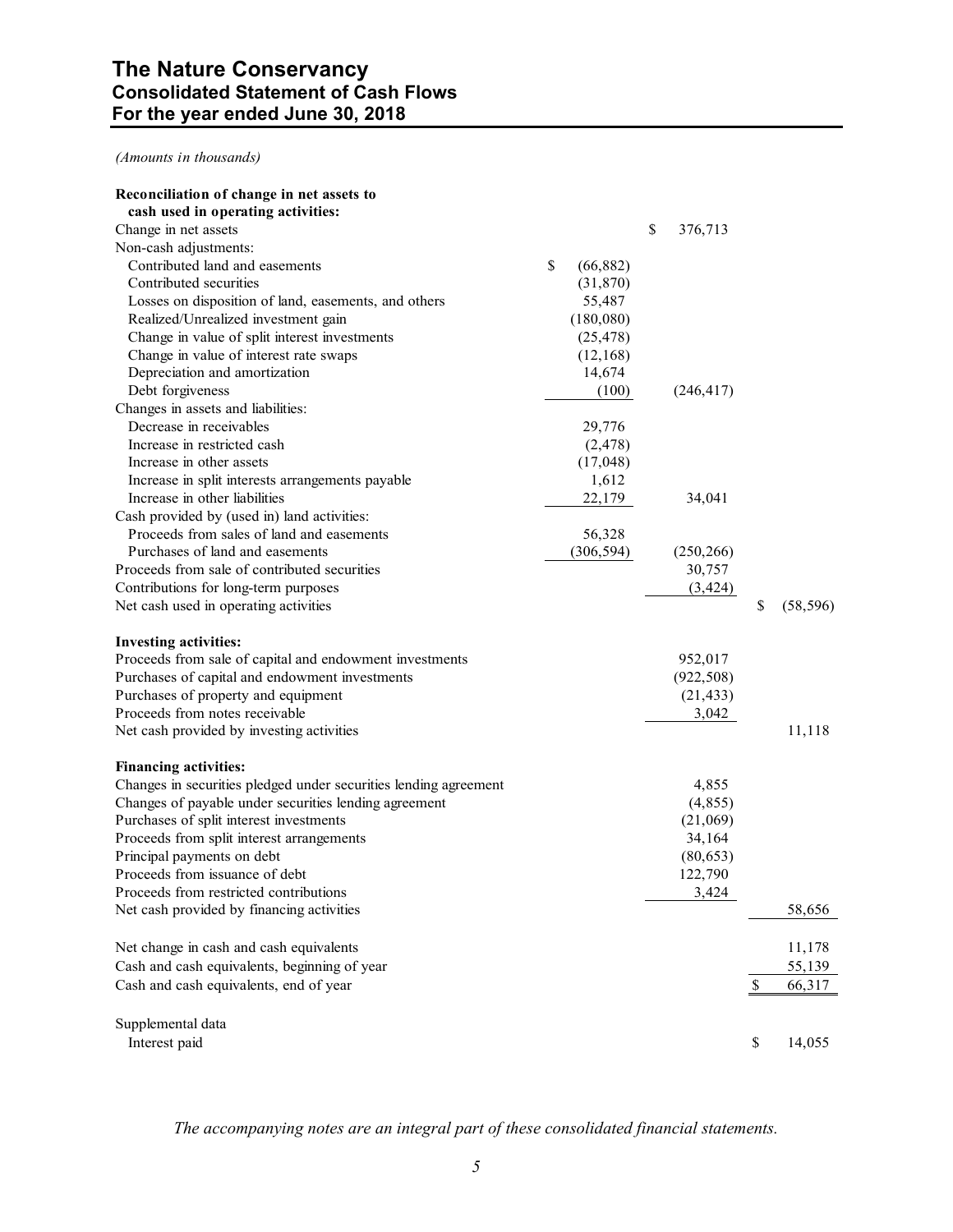# **ACCOUNTING POLICY FOOTNOTES**

**The following notes present disclosures of the significant accounting policies and related information relating to balances and amounts contained in the consolidated statements of financial position and activities. These notes are an integral part of the consolidated financial statements.**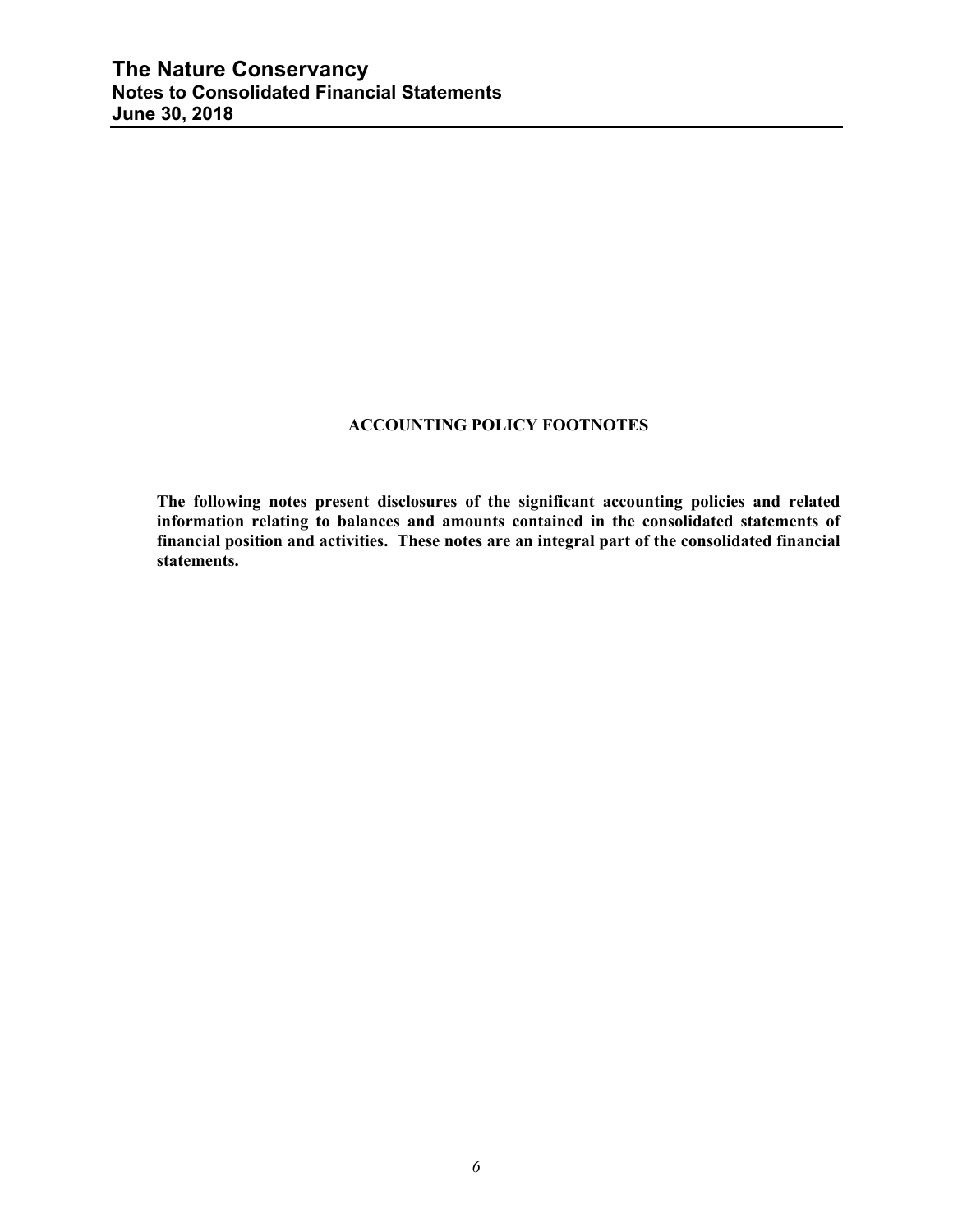## **1. ORGANIZATION**

The Nature Conservancy ("The Conservancy") is a global conservation organization. The mission of The Conservancy is to conserve the lands and waters on which all life depends. The Conservancy conducts its activities throughout the United States, Canada, Latin America, the Caribbean, Europe, Africa, Asia, and the Pacific.

The Conservancy's primary sources of revenue are contributions from the public (including gifts of land), investment income, government grants, and sales of conservation interests to government agencies or other conservation buyers. These resources are used to help solve critical challenges by significantly improving the health of globally important natural systems that enhance the lives of people around the world. Working with partners – including indigenous communities, governments, and businesses – The Conservancy pursues solutions that protect and restore natural systems, use nature sustainably, and broaden support for conservation.

# **2. CONSOLIDATED FINANCIAL STATEMENTS**

The consolidated financial statements are presented on the accrual basis of accounting and include the accounts of all The Conservancy's chapters and affiliates, both domestic and international, including those which are separately incorporated, receive gifts, and perform conservation activities in the name of The Conservancy. All significant intercompany transactions have been eliminated.

The preparation of financial statements in conformity with accounting principles generally accepted in the United States requires management to make estimates and assumptions that affect the reported amounts of assets and liabilities and disclosure of contingent assets and liabilities at the date of the financial statements and the reported amounts of revenues and expenses during the reporting period. Actual results could differ from the estimated amounts.

# **3. CONSOLIDATED STATEMENT OF FINANCIAL POSITION**

# **Cash and Cash Equivalents, Restricted Cash, and Restricted Short-term Investments**

Cash represents operating cash held in bank accounts in high quality financial institutions in the United States and 39 other countries. The cash in non-U.S. accounts is uninsured, but is limited per country to amounts that, in the opinion of management, are not material to the financial statements. Cash equivalents represent short-term, highly liquid investments with maturities of three months or less when purchased. Restricted cash represents monies held in trust related to requirements of specific conservation project agreements. Restricted short-term investments represent certificates of deposit held in trust related to requirements of specific conservation project agreements.

## **Government Grants and Contracts Receivable/Deferred Revenue and Refundable Advances**

The Conservancy receives grants and contracts from federal, state, and local agencies to be used for specific programs or land purchases. The excess of reimbursable expenditures over cash receipts is included in government grants receivable, and any excess of cash receipts over reimbursable expenditures is included in deferred revenue and refundable advances.

#### **Pledges Receivable**

Pledges receivable represent unconditional promises to give and are reported at fair value by discounting the expected future pledge payments at the prime interest rate at the balance sheet date, and accordingly are categorized as Level 3 assets. The primary unobservable input used in the fair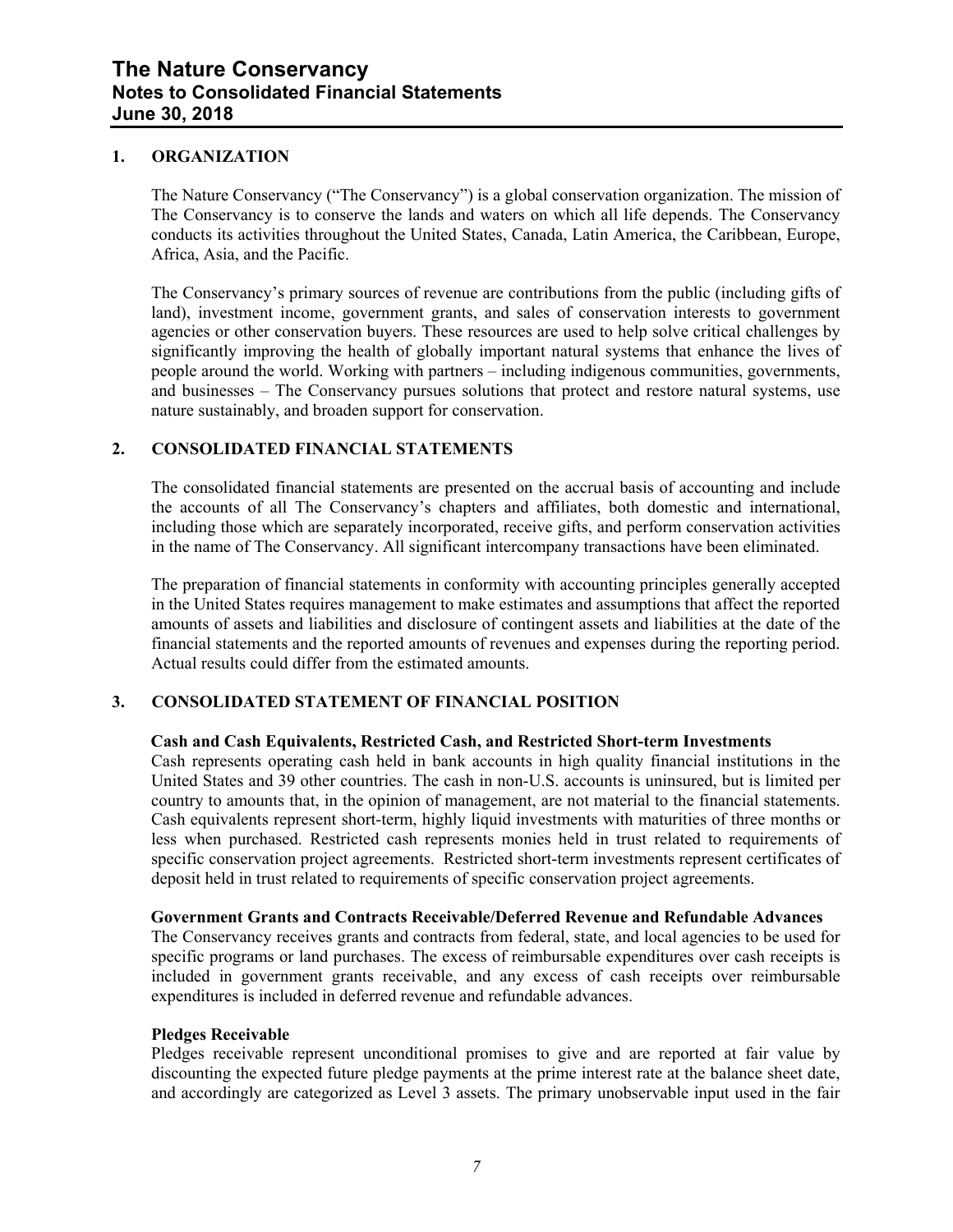value measurement of The Conservancy's pledges receivable is the discount rate. Significant fluctuations in the discount rate could result in a material change. The discount rate used in the present value technique to determine fair value of pledges receivable is revised at each measurement date to reflect current market conditions and the creditworthiness of donors. In addition, management evaluates payment history and market conditions to estimate allowances for doubtful pledges. Changes in the fair value of pledges receivable are reported in the consolidated statement of activities as contribution revenue except for changes in the allowance which are reported as program expenses at each subsequent reporting date. Pledges receivable past due by 90 days are, in the opinion of management, not material to the financial statements.

Not recorded as pledges receivable are \$90,471,000, that are conditioned upon The Conservancy raising matching gifts or acquiring certain conservation lands. Conditional promises to give are recognized as contributions when the donor-imposed conditions are substantially met.

#### **Securities Lending Agreement**

The Conservancy lends certain securities in its investment portfolio to qualified borrowers on a shortterm, fully collateralized basis in exchange for interest to help offset custodial fees. Collateral in the form of cash in US dollars, securities issued or guaranteed by the US government, or irrevocable letters of credit issued by banks independent of the borrowers is marked-to-market on a daily basis, and the borrower is required to deliver the difference between the daily market value of the collateral and 102% of the loaned securities' original fair market value if denominated in US dollars or 105% if denominated in foreign currency. The lending agent, in its agreement with The Conservancy, guarantees the repayment of the loan in the event the borrower defaults. The Conservancy retains all the benefits of ownership including rights to dividends, interest, and other cash distributions pertaining to the loaned securities. The Conservancy also retains the right to redeem the loaned securities prior to the stipulated redemption date.

At June 30, 2018, The Conservancy recorded \$52,482,000 in securities pledged under its securities lending program and an equal amount payable to the borrowers under the agreement. These amounts are reflected in assets and liabilities in the consolidated statement of financial position.

#### **Property and Equipment**

Property and equipment are carried at cost. Depreciation and amortization is provided using the straight-line method for all depreciable assets over their estimated future lives as follows:

| Building and improvements       | $5 - 30$ years |
|---------------------------------|----------------|
| Computer equipment and software | $3 - 5$ years  |
| Furniture, fixtures, and other  | $4 - 25$ years |

#### **Concentration of Credit Risk**

The Conservancy's excess cash is invested with high quality institutions, the largest concentrations of which are invested in U.S. Commercial papers (31.4%), corporate bonds and notes (27.6%), and certificates of deposit (26.6%).

Pursuant to its investment policy, The Conservancy's investments cannot have more than 10% of their assets at market value in securities of any one issuer, be they short-term or long-term, other than the U.S. Government and its Agencies. At June 30, 2018, the single largest non-U.S. Government issuer exposure was 5.57% of the Capital and Endowment Fund long term investments. This issue is in the form of a global commingled equity fund.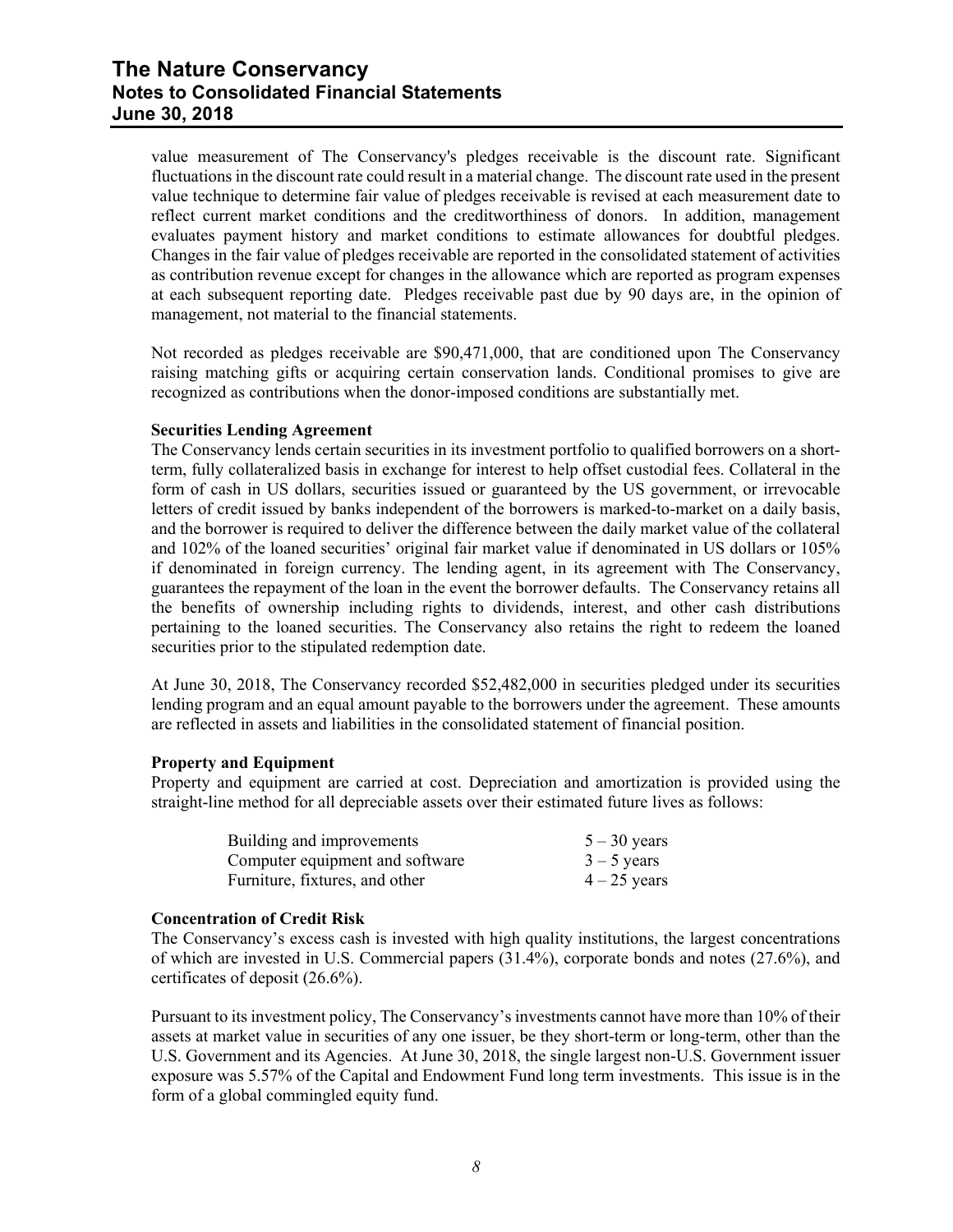## **Investments**

Investments are reported in three distinct categories:

- *Capital fund* excess working capital and funds held primarily for the future acquisition of conservation land, easements, and for funding other conservation projects.
- *Split interest arrangements* donations that are held in trust by The Conservancy or third-party trustees, representing beneficial interests in trusts.
- *Endowment fund* funds held as long-term capital to generate income for The Conservancy's operations.

# *Endowment Investment and Spending Policies*

The Conservancy's Endowment ("Endowment") includes both donor-restricted endowment funds and funds allocated to quasi endowments, which by Board policy function as endowments. The amount of Endowment income provided each year for operations is established by the Finance Committee of the Board, through its adoption of an annual endowment spending rate and spending rate base. The spending rate for the year ended June 30, 2018 was 5.0% of the average fair market value of the 60 months of calendar years 2012 through 2016.

The Conservancy recognizes that risk must be assumed to achieve its stated long-term investment objectives. Therefore, asset allocations and ranges are necessarily diverse, and consider liquidity needs. The Conservancy has considered its ability to withstand short and intermediate term variability and concluded that the portfolio can tolerate some interim fluctuations in market values and rates of return in order to achieve its objectives. However, The Conservancy realizes that market performance varies and that the portfolio's investment objectives may not be achievable during short-term periods.

The Conservancy has chosen not to manage its underlying assets directly, but to utilize independent investment managers. To maintain prudent diversification and to manage risk, The Conservancy's portfolio is divided among 55 to 65 separate managers.

Most investments are carried at estimated fair market value. Certain equity investments without readily determinable fair values presented using the measurement alternative in ASC 320 are valued using the initial investment in the LLC and are unimpaired and unadjusted as of June 30, 2018 based on lack of observable price changes for identical or similar investments of the same issuer.

#### **Conservation Lands and Easements**

The Conservancy records land and land interests at cost if purchased or at fair value at the date of acquisition, if all or part of the land was received as a donation. Fair value is generally determined by appraisal at the time of acquisition and is not subsequently adjusted. Upon sale or gift, the book value of the land or land interest is reported as a program expense and the related proceeds, if any, are reported as revenue in the consolidated statement of activities.

Conservation land is real property with significant ecological value. These properties are either managed in an effort to protect the natural biological diversity of the property or transferred to other organizations who will manage the lands in a similar fashion.

Conservation easements are comprised of listed rights and/or restrictions over the owned property that are conveyed by a property owner to The Conservancy, almost always in perpetuity, in order to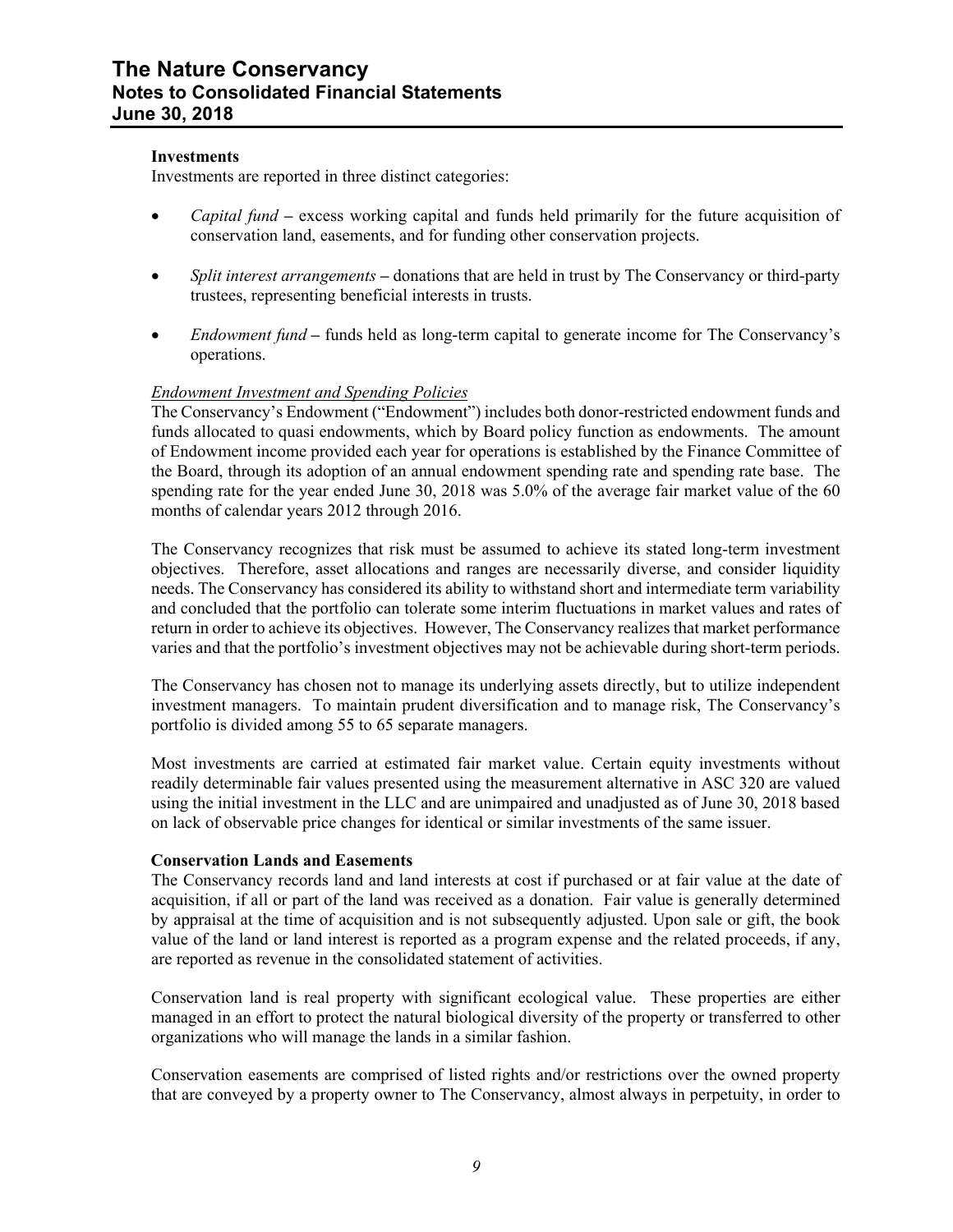protect the owned property as a significant natural area, as defined in federal tax regulations. These intangible assets may be sold or transferred to others so long as the assignee agrees to carry out, in perpetuity, the conservation purposes intended by the original grantor. Conservation easements, by their very nature, do not generate material amounts of cash inflow annually.

## **Bonds and Notes Payable**

The Conservancy uses debt, both fixed and variable, primarily to finance the acquisition of conservation lands and easements. Debt is reported at carrying value. At June 30, 2018, The Conservancy is in compliance with all debt covenants.

In order to partially insulate itself from the variable nature of the interest rates on its outstanding debt, The Conservancy has three interest rate swap agreements. The Conservancy pays a fixed rate of 4.373% on \$95,375,000 in return for receipt of variable rate interest in the amount of 3- month LIBOR and pays a fixed rate of 2.962% on \$190,000,000 in return for receipt of variable rate interest in the amount of 67% of 3-month LIBOR. The Conservancy pays a fixed rate of 3.56% on \$25,053,000 in return for receipt of variable rate interest in the amount of 67% of 1-month LIBOR. Maturities of the swap agreements range from 2027 to 2033 and the counterparty to these swaps has the option to terminate at their discretion. The fair value of these interest rate swap agreements is reflected in the accompanying consolidated statement of financial position as accounts payable and accrued liabilities.

Due to the nature of certain variable rate bond agreements, The Conservancy may receive notice of an optional tender on its variable-rate bonds, in which case The Conservancy would have an obligation to purchase the bonds tendered if unable to secure a different source of financing at that time. At June 30, 2018, The Conservancy had a standby liquidity support agreement with a financial institution to support the original principal amount of \$50,000,000 of the variable rate demand obligations. Under this agreement, the financial institution agreed to supply additional liquidity to The Conservancy up to that amount, with which The Conservancy could purchase the bonds if The Conservancy could not remarket the bonds. In the event of a draw on the \$50,000,000 liquidity support line, the due date would be September 14, 2018.

Interest expense incurred on total notes payable for 2018 was \$14,247,000.

#### **Split Interest Arrangements**

The Conservancy enters into split interest arrangements whereby donations are held in trust by The Conservancy or third-party trustees and invested. Agreed-upon amounts of the invested funds are payable to the donor or the donor's designee for a specified period of time or until the donor's death, after which time The Conservancy may use the investments for operations or a restricted use specified by the donor. The donated trust asset investments are recorded at fair value based on the latest available information.

The Conservancy utilizes the 2012 Individual Annuity Reserving table to actuarially calculate the liability associated with the estimated donor payments under these arrangements. The Conservancy determines the discount rate to be used in the month the split interest arrangements are entered into with the donor and these rates have ranged from 1% to 9%. The present value of the actuarially determined liability resulting from these gifts is recorded at the date of gift and adjusted annually thereafter to reflect fair value.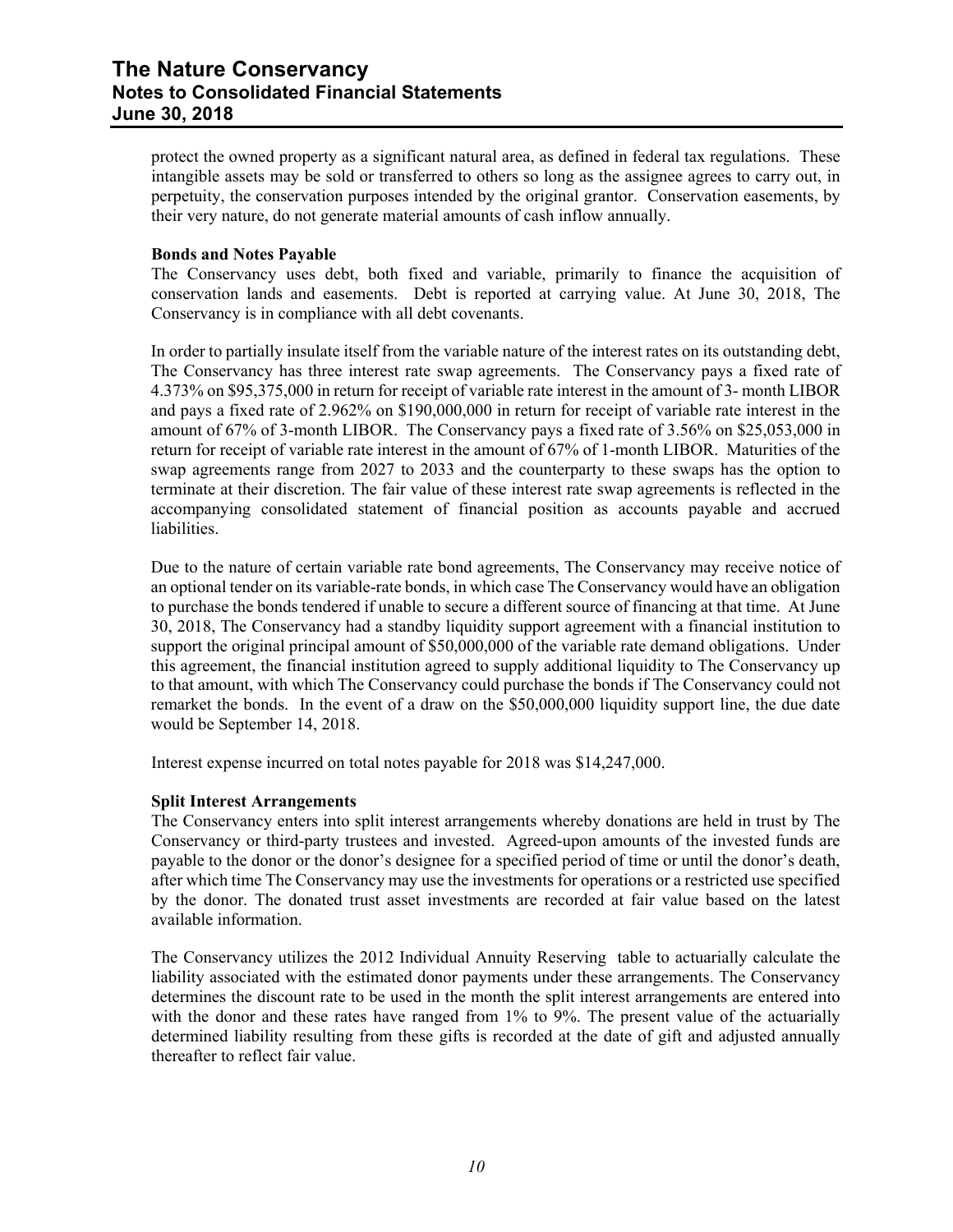## **Net Assets**

The Conservancy's net assets are reported in the following three classes:

- *Unrestricted net assets* Revenues derived from dues, unrestricted contributions, government grants and contracts, investment income (other than the temporarily restricted portion of true endowment investment income), and other inflows of assets whose use by The Conservancy is not limited by donor-imposed restrictions. Certain unrestricted net assets have been designated by the Board of Directors to be maintained as quasi endowment funds.
- Temporarily restricted net assets Contributions and other inflows of assets whose use by The Conservancy is limited by donor-imposed stipulations that either expire by passage of time or can be fulfilled and removed by actions of The Conservancy, such as usage for specific programs, including certain overhead and indirect costs, or for spending from true endowment investment income.

When a donor restriction expires, that is, when a stipulated time restriction ends or purpose restriction is accomplished, temporarily restricted net assets are reclassified to unrestricted net assets and are reported on the consolidated statements of activities as net assets released from restrictions.

 *Permanently restricted net assets* – Contributions and other inflows of assets whose use by The Conservancy is limited by donor-imposed stipulations that the principal must be maintained permanently by The Conservancy. The total amount of permanently restricted net assets on the consolidated statements of financial position includes the donor-restricted endowment funds as well as amounts contributed to create a permanent capital fund. This revolving fund is used to finance capital projects and donations to this fund are to be maintained in perpetuity for only this purpose.

#### *Classification of endowment net assets*

The Board of Directors of The Conservancy ("Board") has approved management's interpretation of the Uniform Prudent Management of Institutional Funds Act (UPMIFA) as enacted by the Council of the District of Columbia. UPMIFA requires the preservation of the fair value of the original gifts as of the gift date of the donor-restricted endowment funds absent explicit donor stipulations to the contrary.

The Endowment includes both donor-restricted endowment funds and funds designated by the Board to function as endowments. The Conservancy classifies as permanently restricted net assets (a) the original value of gifts donated to the permanent endowment, and (b) accumulations to the permanent endowment made in accordance with the direction of the applicable donor gift instrument at the time the accumulation is added to the fund. The remaining portion of the donor-restricted endowment fund that is not classified in permanently restricted net assets is classified as temporarily restricted net assets until those amounts are appropriated for expenditure by The Conservancy.

The Conservancy considers the following factors in making a determination to appropriate or accumulate donor-restricted endowment funds:

- The duration and preservation of the endowment fund;
- The purposes of the institution and the endowment fund;
- General economic conditions: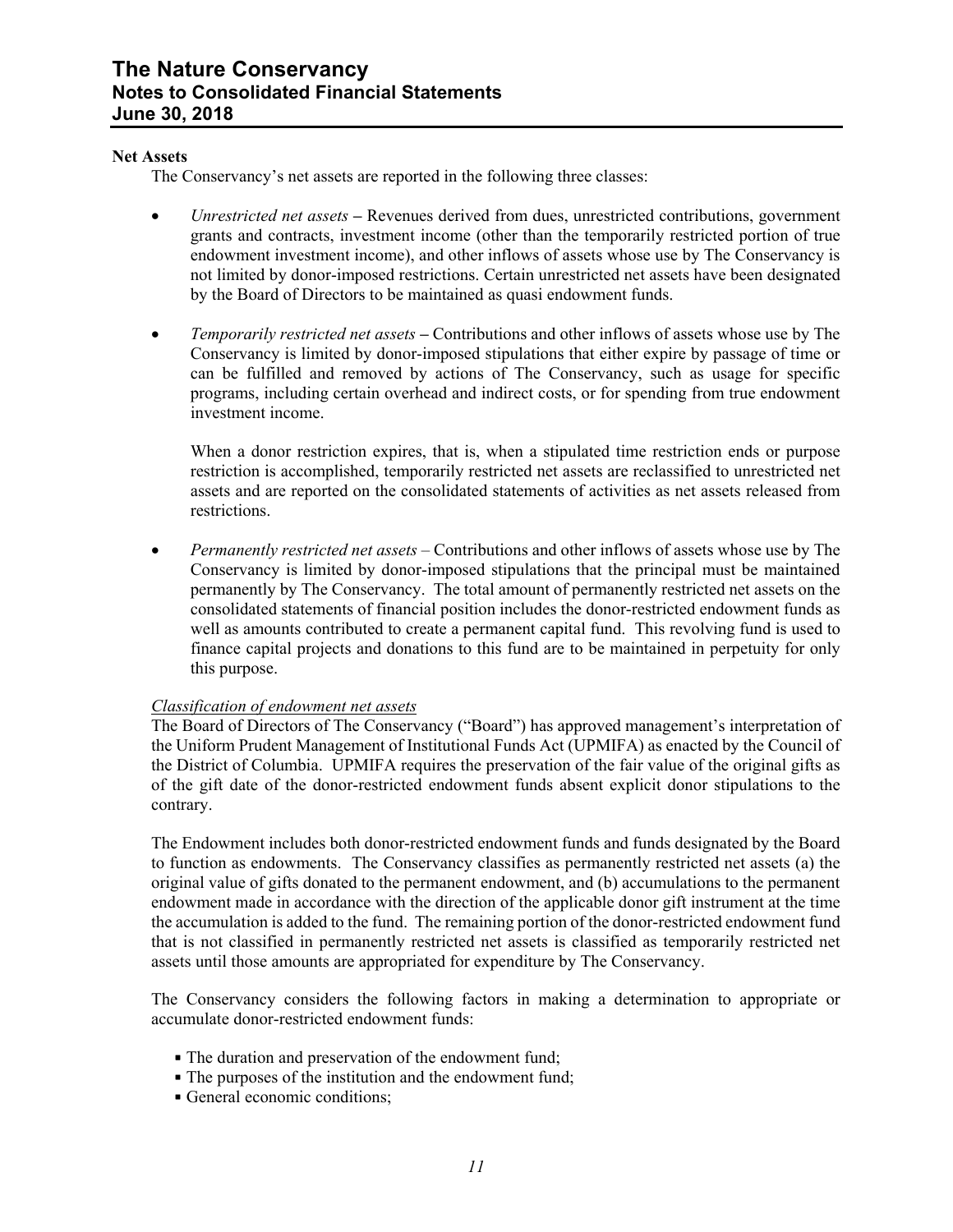- The possible effect of inflation or deflation;
- The expected total return from income and appreciation of investments;
- Other resources of the institution; and
- The investment policy of the institution.

# *Endowments with Eroded Corpus*

From time to time, the fair value of assets associated with individual donor-restricted endowment funds may fall below the level that the donor or The Conservancy requires to be retained as principal in perpetuity. Deficiencies of this nature that are netted in unrestricted net assets were \$643,000 as of June 30, 2018. These deficits resulted from unfavorable market fluctuations that occurred shortly after the investment of newly established endowments and authorized appropriation that was deemed prudent.

# **4. CONSOLIDATED STATEMENT OF ACTIVITIES**

#### **Contributions**

Unconditional donor promises to give cash and other assets are reported at fair value at the date that there is sufficient verifiable evidence documenting that a promise was made by the donor and received by The Conservancy. The promises are reported as either temporarily or permanently restricted support if received with donor stipulations that sufficiently limit the use of the donated assets.

The Conservancy recognizes contributed professional services from third parties and contributed goods and trade lands as revenue and as expense or assets, at the fair value of those services or goods when received. Trade lands are real property with minimal ecological value. These properties are sold to provide funds for The Conservancy to carry out its conservation work. During the fiscal year ended June 30, 2018 contributed goods and services totaled \$31,628,000 and contributed trade lands that is reflected as Dues and contributions in the accompanying consolidated statement of activities totaled \$9,162,000.

#### **Government Grants and Contracts**

Government grants and contracts are considered to be exchange transactions, the majority of which are cost-reimbursable grants. Revenue, including approved indirect cost recovery, is recognized when allowable costs have been incurred. The Conservancy's costs incurred under its government grants and contracts are subject to audit by government agencies. Management believes that disallowance of costs, if any, would not be material to the consolidated financial position or consolidated changes in net assets of The Conservancy.

#### **Program expense allocation**

Operating expenses are allocated to program and support categories based on separate cost center types as defined below. Conservation land and easements that are acquired by The Conservancy, but not sold or donated, are reflected as an increase in conservation land and easements on the consolidated statements of financial position and are excluded from the program expense categories on the consolidated statements of activities.

The Conservancy accounts for its program expenditures in the following categories:

• Conservation *Activities and Actions* – Expenditures related to the broad spectrum of activities and actions critical to advancing The Conservancy's mission. Expenditures related to understanding, monitoring, maintaining, restoring, and managing natural areas owned by The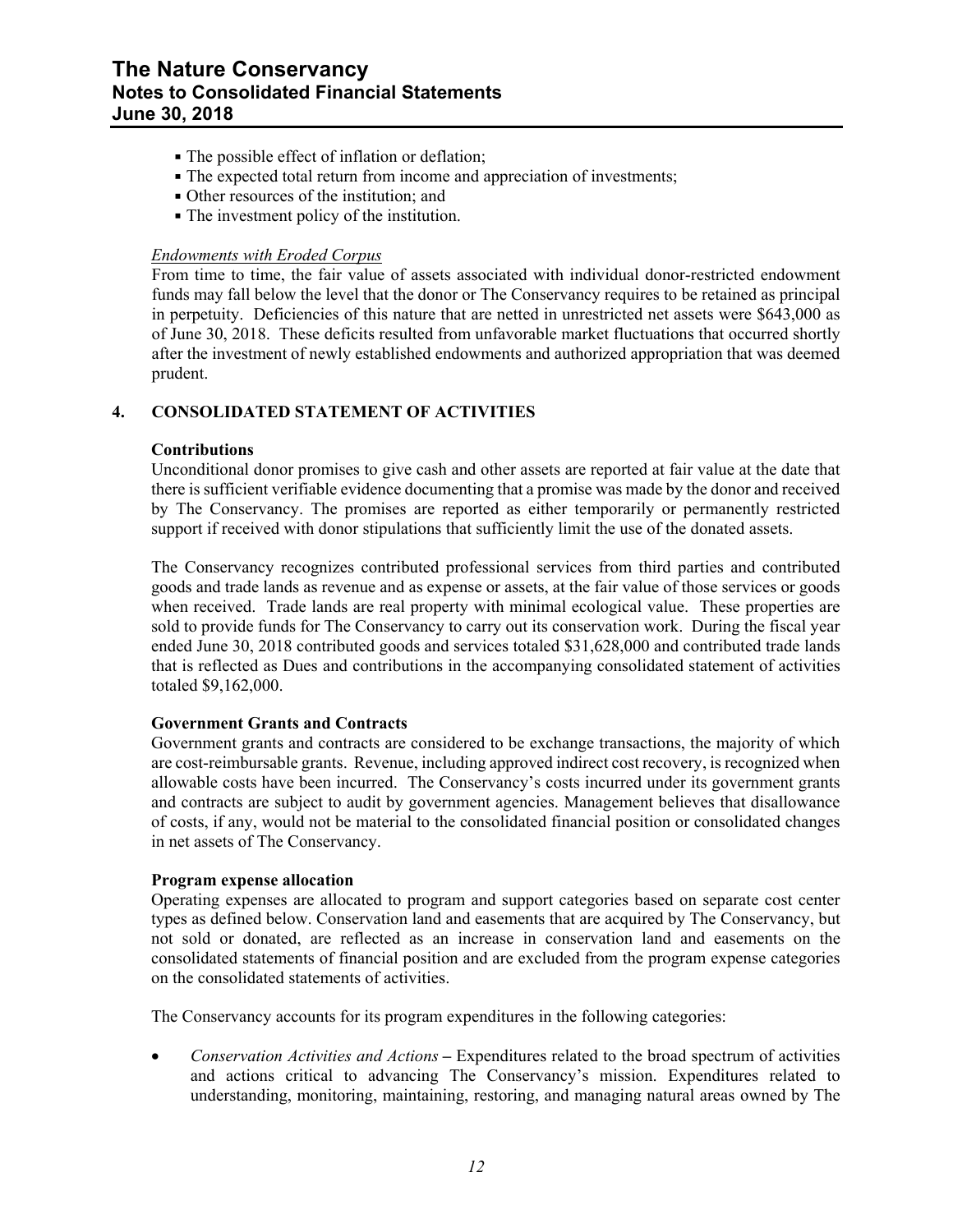Conservancy and others are included, as well as expenditures for developing and enhancing The Conservancy's ability to gather and share ecological information and to assess and evaluate threats to natural systems. In addition, this area includes expenditures to mitigate, prevent, or slow the effects of these threats, including investments in the institutional development of domestic and international conservation organizations. Expenditures related to improving public land management and supporting the development of sound global policies, including participating in conferences and events that help establish a common vision for conservation worldwide are included, as well as expenditures associated with community outreach and education of key stakeholders and land users in areas where Conservancy conservation programs reside.

- *General and Administration* Expenditures related to building and maintaining an efficient business infrastructure, including those related to corporate governance, to support and advance the programmatic conservation objectives of The Conservancy.
- General Fund-Raising Expenditures related to fund-raising strategies that provide the revenue stream for both operations and capital needs to further the accomplishment of The Conservancy's mission and objectives.
- Membership Development Expenditures related to the acquisition and retention of The Conservancy's members primarily through the use of a direct-mail program.

# **5. COMMITMENTS AND CONTINGENCIES**

#### *Litigation*

The Conservancy is a party to various litigation arising out of the normal conduct of its operations. In the opinion of The Conservancy's management, the ultimate resolution of these matters will not materially affect the financial position, changes in net assets, or cash flows of The Conservancy.

#### *Leases*

The Conservancy has entered into non-cancelable operating leases for office space, which expire at various dates through 2031. Certain of these leases contain rent escalation clauses, usually based on the consumer price index.

#### *Land acquisitions and other commitments*

The Conservancy has entered into contracts for the purchase of land and other purchase commitments that have not closed as of June 30, 2018, in the amount of \$116,385,000.

The Conservancy has remaining funding commitments to private equity, real estate, and hedge fund investment managers of \$245,072,000 at June 30, 2018.

# **6. RETIREMENT PLANS**

The Conservancy's employees are eligible after one month of service to participate in The Nature Conservancy Savings and Retirement Plan (the "Plan"), in which employees can make voluntary, taxdeferred contributions within specified limits. The Plan was established under the provisions of Internal Revenue Code Section 401(k) and has received a favorable determination as to its tax status from the Internal Revenue Service. Certain employees are also eligible to participate in a non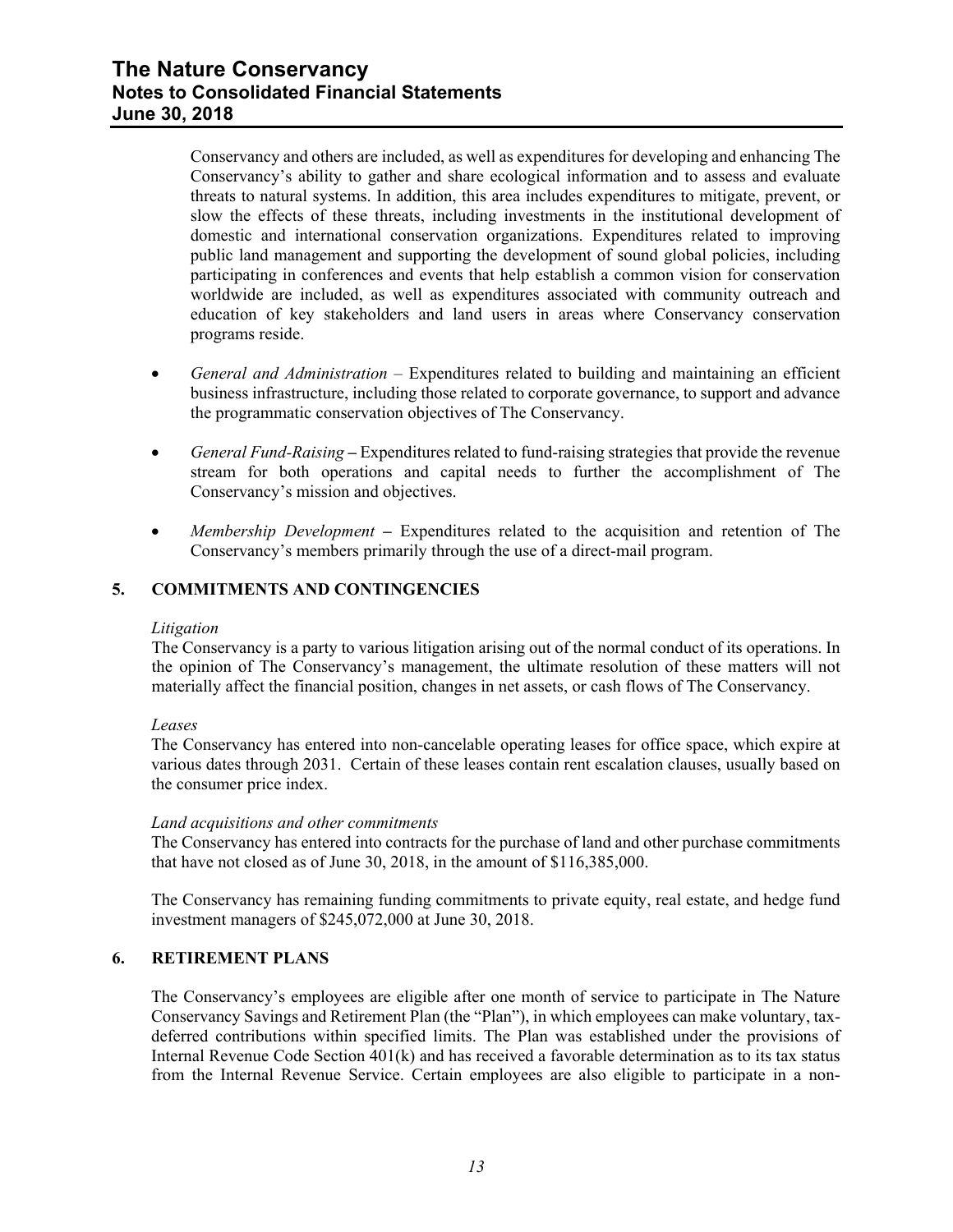qualified deferred compensation plan created pursuant to Internal Revenue Code Section 457(b). The Conservancy's contributions to the plans were \$18,470,000 for the year ended June 30, 2018.

# **7. INCOME TAXES**

The Conservancy has been granted an exemption from Federal income taxes under Section  $501(c)(3)$ of the Internal Revenue Code. The Internal Revenue Service has classified The Conservancy as other than a private foundation. The Conservancy pays a nominal amount of tax relating to several unrelated business income activities, primarily rental income from debt-financed property. The Conservancy takes no tax positions that it considers to be uncertain.

# **8. SUBSEQUENT EVENTS**

All subsequent events were evaluated through October 22, 2018, which is the date the financial statements were issued.

# **9. RELATED PARTY TRANSACTIONS**

The Conservancy recorded \$4,052,000 in contribution revenue from current and former Board members during the fiscal year ended June 30, 2018, and \$210,000 from current and former Board members is reflected as pledges receivable in the accompanying consolidated statement of financial position. The Conservancy has an unsecured \$10,000,000 zero-interest loan agreement payable in full in 2026 to a current Board member reflected in notes payable in the accompanying consolidated statement of financial position. Conditional pledges disclosed in the accompanying notes to the consolidated financial statement include \$15,000,000 from current and former Board members.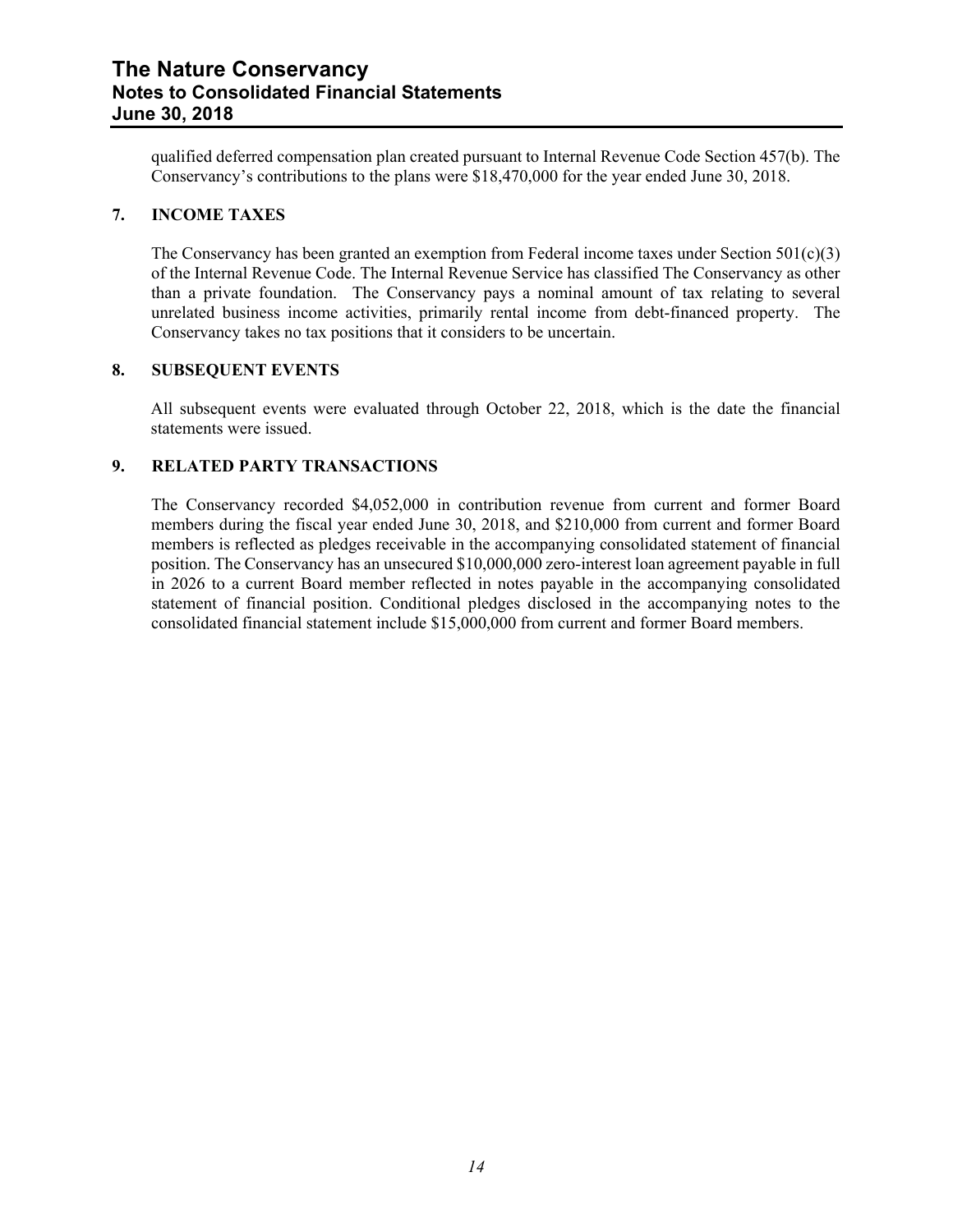# **FOOTNOTE SCHEDULES**

**The following schedules represent required disclosures of more detailed information regarding certain balances and amounts contained in the consolidated statements of financial position and activities. These are an integral part of the footnotes to the consolidated financial statements.**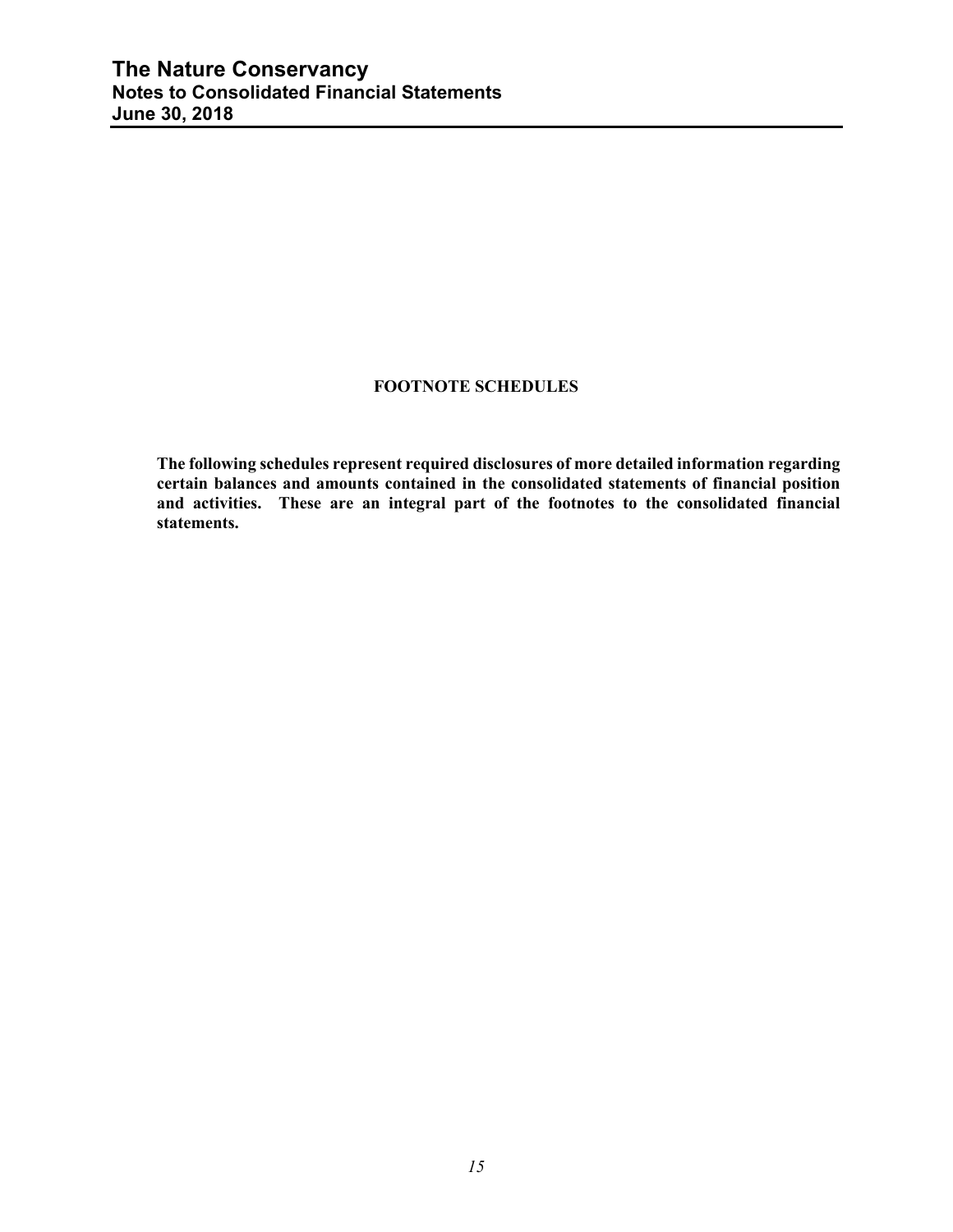# **10. Pledges receivable**

As of June 30, 2018, unconditional promises to give were as follows:

| S | 161,388   |
|---|-----------|
|   | 122,603   |
|   | 12,820    |
|   | 296,811   |
|   |           |
|   | (13, 425) |
|   | (8,000)   |
|   | 275,386   |
|   |           |

# **11. Other assets**

*Other assets* consisted of the following at June 30, 2018:

| (In thousands)    |             |  |
|-------------------|-------------|--|
| Deposits on land  | 3,969<br>\$ |  |
| Trade lands       | 15,919      |  |
| Other receivables | 19,596      |  |
| Prepaid expenses  | 7,097       |  |
| Notes receivable  | 18,937      |  |
| Other assets      | 6,920       |  |
| Total             | 72,438      |  |

# **12. Property and equipment**

*Property and equipment* consisted of the following at June 30, 2018:

|  | (In thousands) |
|--|----------------|
|--|----------------|

| Land for operations                       | S | 7,686      |
|-------------------------------------------|---|------------|
| Buildings and improvements                |   | 167,235    |
| Construction in progress                  |   | 9,347      |
| Computer equipment and software           |   | 36,020     |
| Furniture, fixtures, and other            |   | 27,003     |
|                                           |   | 247,291    |
| Accumulated depreciation and amortization |   | (120, 344) |
| Total                                     |   | 126,947    |
|                                           |   |            |

Depreciation and amortization expense was \$14,674,000 during the year ended June 30, 2018. Of the total assets listed above, \$41,242,000 was fully depreciated at June 30, 2018.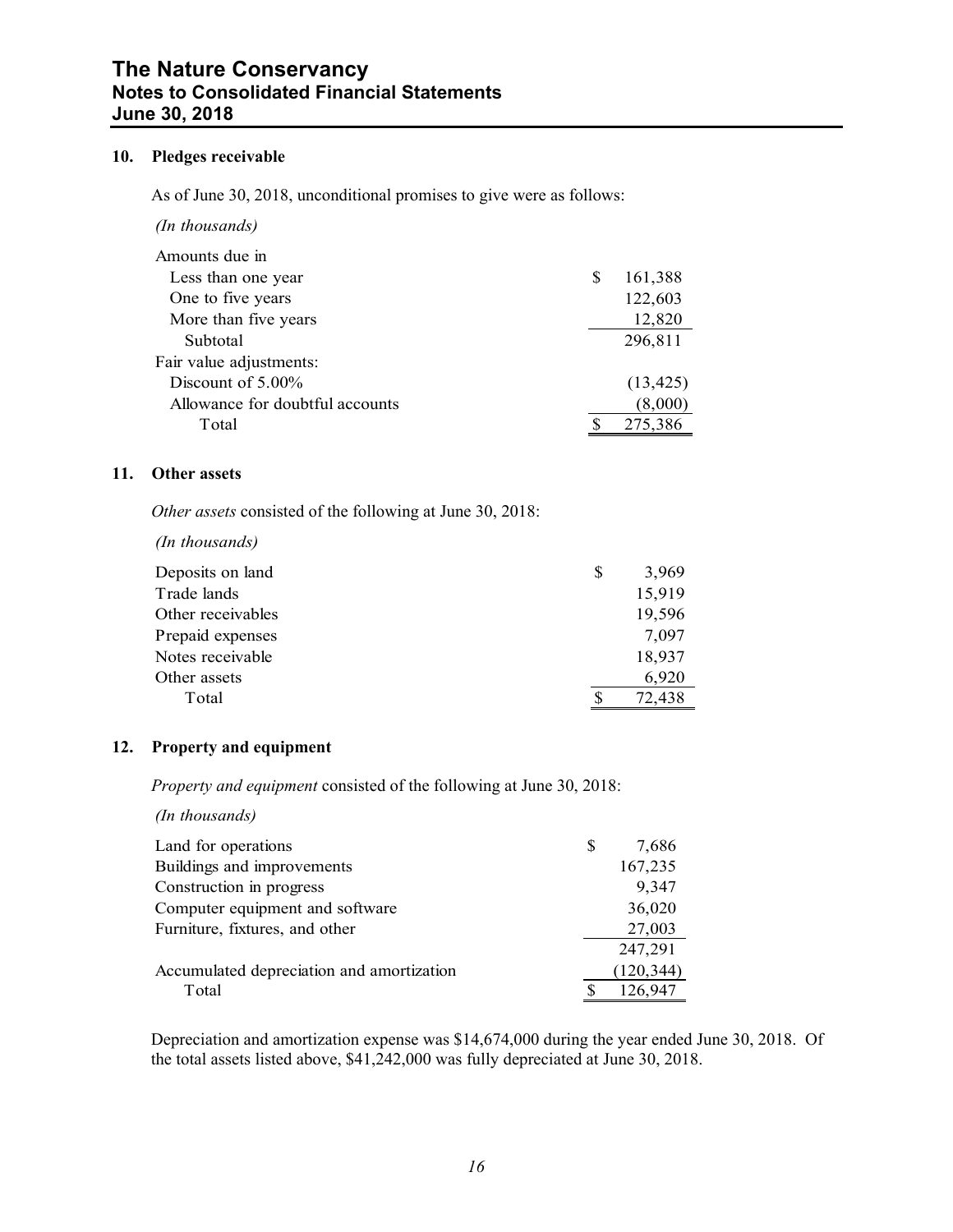# **13. Bonds and notes payable**

## *(In thousands)*

| Unsecured Colorado Educational and Cultural Facilities Authority Revenue Bonds,<br>Tax Exempt, Series 2002A issued in the original principal amount of \$25,053,000,<br>variable interest rate pursuant to rate swap, 1.47% as of June 30, 2018, due July<br>2024.            | S | 8,983              |
|-------------------------------------------------------------------------------------------------------------------------------------------------------------------------------------------------------------------------------------------------------------------------------|---|--------------------|
| Unsecured Colorado Educational and Cultural Facilities Authority Revenue<br>Refunding Bonds, Tax Exempt, Series 2012 issued in the original principal amount<br>of \$144,435,000, with a variable interest rate reset weekly, $1.49\%$ as of June 30,<br>2018, due July 2033. |   | 118,145            |
| Unsecured Taxable Revenue Bonds Series 2009 in the aggregate principal amount<br>of \$100,000,000 issued July 1, 2009, fixed rate of 6.30% due July 2019.                                                                                                                     |   | 100,000            |
| Loans and mortgages, some of which are collateralized by the land and other<br>assets, and payable in monthly or annual installments, including interest ranging<br>from $0\%$ to 3.85%; final payments are due at various dates through 2033.                                |   | 113,144            |
| Other notes payable without interest due on demand<br>Total                                                                                                                                                                                                                   |   | 5,079<br>\$345.351 |

The following schedule of amounts due is based on the maturity dates per the debt agreements:

| (In thousands) |   |         |
|----------------|---|---------|
| 2019           | S | 160,468 |
| 2020           |   | 123,613 |
| 2021           |   | 7,284   |
| 2022           |   | 4,887   |
| 2023           |   | 14,590  |
| Thereafter     |   | 34,509  |
| Total          |   | 345,351 |

# **14. Split interest arrangements payable**

## *(In thousands)*

| Payable under charitable gift annuities   | -SS | 94.777  |
|-------------------------------------------|-----|---------|
| Payable under charitable remainder trusts |     | 81,326  |
| Payable under pooled income funds         |     | 3,193   |
| Payable under unsold unitrust             |     | 12,218  |
| Total                                     |     | 191,514 |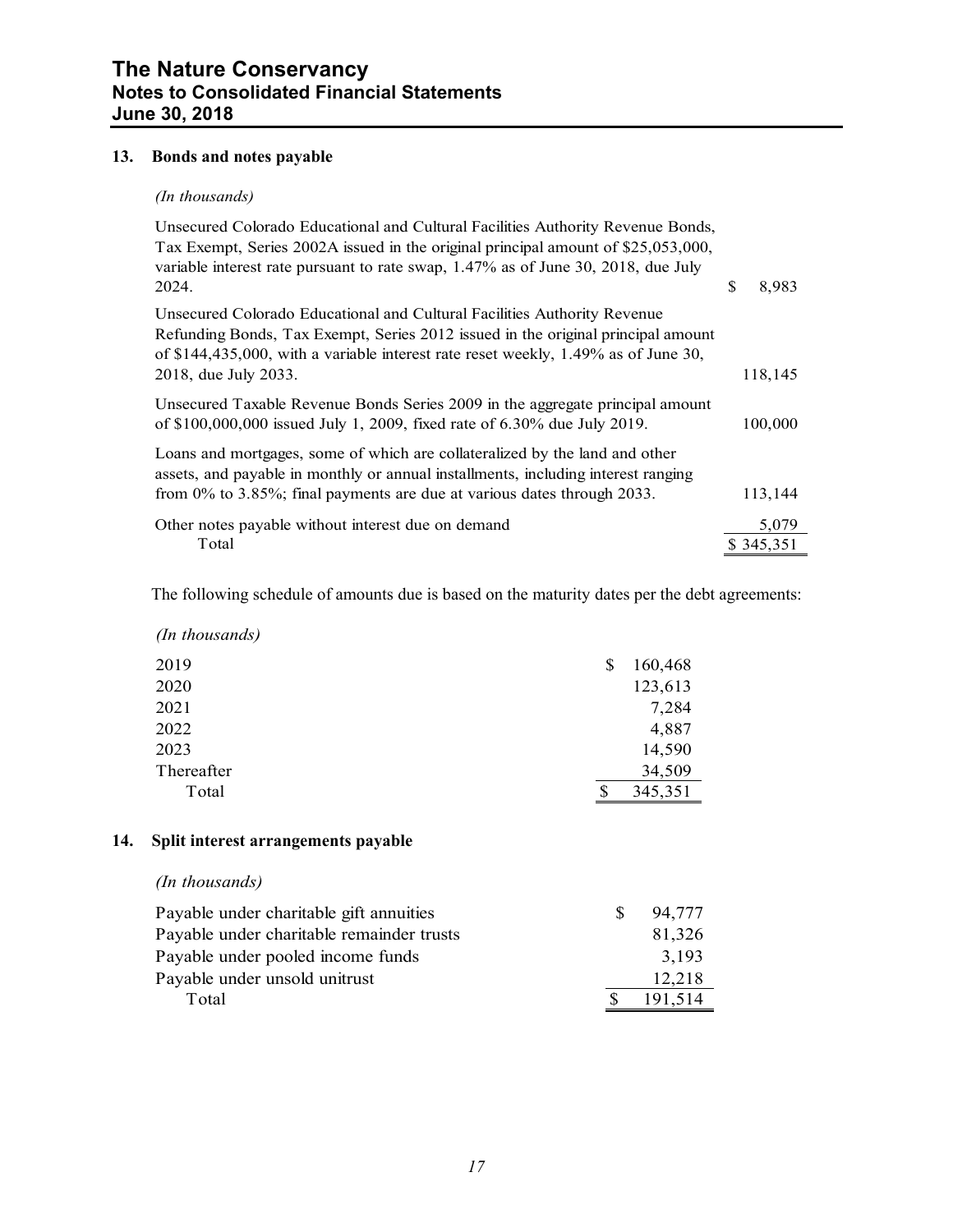# **15. Net Assets**

 *Temporarily restricted net assets* are available for the following purposes:

#### *(In thousands)*

| Land acquisition and other conservation projects      | <sup>S</sup> | 275,940 |
|-------------------------------------------------------|--------------|---------|
| Time restricted for periods after June 30             |              | 216,797 |
| Time and purpose restricted for periods after June 30 |              | 205,317 |
| True endowment gains subject to future Board of       |              |         |
| Directors' appropriation                              |              | 135,352 |
| Total                                                 |              | 833,406 |

Permanently restricted net assets are restricted in perpetuity; they include donor-restricted endowments and donor-restricted permanent capital funds. The total amount of permanently restricted net assets in the consolidated statement of financial position includes donor-restricted endowment funds of \$227,326,000 displayed in the table below, as well as other amounts such as those contributed to create a permanent capital fund. Permanently restricted net assets in the land preservation fund were \$167,206,000 as of June 30, 2018. The Conservancy also holds \$1,687,000 of contributed long-lived assets whose proceeds are donor-restricted to create a permanent endowment.

*Endowment funds are categorized in the following net asset classes* as of June 30, 2018:

| (In thousands)                                                       | Unrestricted |                  |              | <b>Temporarily</b><br><b>Restricted</b> | <b>Permanently</b><br><b>Restricted</b> |    | Total              |  |  |
|----------------------------------------------------------------------|--------------|------------------|--------------|-----------------------------------------|-----------------------------------------|----|--------------------|--|--|
| Donor-restricted endowment funds<br>Board-designated endowment funds |              | (643)<br>932,695 | <sup>S</sup> | 135,352<br>$\overline{\phantom{a}}$     | $\frac{\$}{227,326}$                    | S. | 362,035<br>932.695 |  |  |
| Total endowment funds                                                |              | 932.052          |              | 135.352                                 | 227,326                                 |    | 1,294,730          |  |  |

*Changes in endowment funds by net asset classification* for the year ended June 30, 2018 are summarized as follows:

| (In thousands)                                       | Unrestricted | <b>Restricted</b> | <b>Temporarily Permanently</b><br><b>Restricted</b> | <b>Total</b> |
|------------------------------------------------------|--------------|-------------------|-----------------------------------------------------|--------------|
| Endowment net assets, beginning of year              | S<br>877,375 | 121,037<br>S      | 203.369<br>S.                                       | \$1,201,781  |
| Dividends and interest income                        | 9,132        | 3,371             |                                                     | 12,503       |
| Realized and unrealized gains, net                   | 69.047       | 25.489            |                                                     | 94,536       |
| Contribution revenue, net endowment pledge write off | (500)        |                   | 23,553                                              | 23,053       |
| Transfers to endowment funds                         | 17,026       | 3,188             | 1,030                                               | 21,244       |
| Appropriation of assets for expenditure              | (58, 161)    |                   |                                                     | (58, 161)    |
| Net assets released from restrictions                | 17,733       | (17, 733)         |                                                     |              |
| Subtotal endowment funds                             | 931,652      | 135,352           | 227,952                                             | 1,294,956    |
| Reclassification of net assets                       | 400          |                   | (626)                                               | (226)        |
| Total endowment funds                                | 932.052      | 135.352           | 227,326<br>S                                        | \$1,294,730  |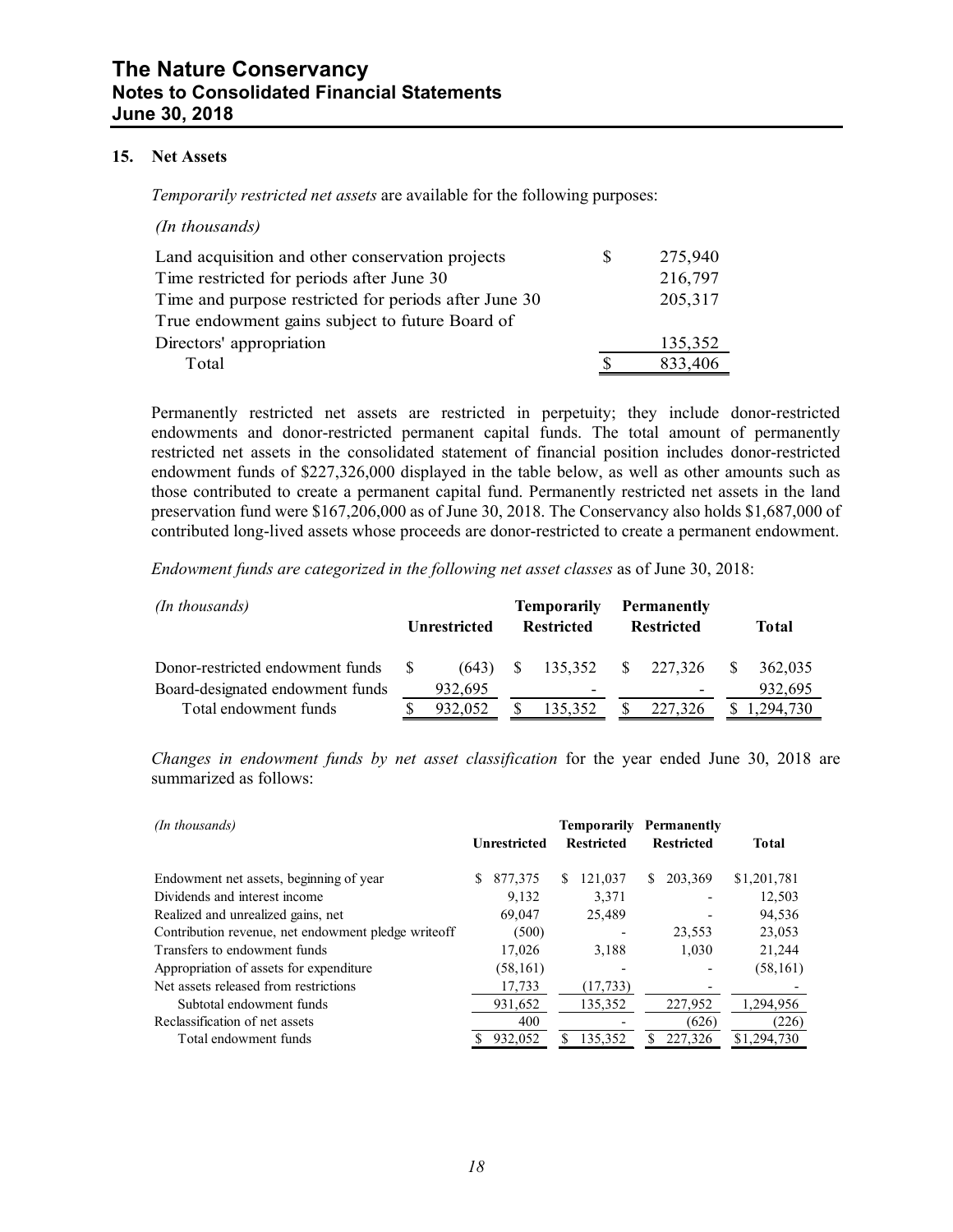#### **16. Assets and liabilities carried at fair value**

Assets and liabilities measured at fair value are classified in the fair value hierarchy based on the lowest level of input that is significant to the valuation.

Fair value for Level 1 is based upon quoted prices in active markets for identical assets and liabilities. Market price data is generally obtained from exchange or dealer markets.

Fair value for Level 2 is based on quoted prices for similar instruments in active markets, quoted prices for identical or similar instruments in markets that are not active, and on model-based valuation techniques, for which all significant assumptions are observable in the market or can be corroborated by observable market data for substantially the full term of the assets. Inputs are obtained from various sources including market participants, dealers, and brokers.

Fair value for Level 3 is based on valuation techniques that use significant inputs that are unobservable as they trade infrequently or not at all.

Investments included in Level 3 consist of The Conservancy's split interest arrangements (principally highly liquid fixed income securities, publicly listed common stocks, alternative investments and real properties). The marketable securities are priced using unadjusted market quotes. Alternative investments are valued based on NAV as practical expedient, and real properties are valued by subsequent sales price. The Conservancy uses a standard charitable gift calculation model and a discount rate that is commensurate with fair value to determine the present value of split interest agreements where The Conservancy serves as trustee. For split interest agreements where The Conservancy is not the trustee, valuations are based on the values reported by third-party trustees, while noting that the valuation techniques for future distributions expected to be received over the term of the agreement and unobservable inputs - such as discount rates, life expectancies, and trust payouts – may vary widely among trustees. There is no market for these agreements, and therefore both assets and liabilities are classified within Level 3.

The Conservancy uses the practical expedient to determine the fair value for some of its investments, which permits the use of Net Asset Value (NAV) without adjustment under certain circumstances. Investments that are measured at fair value using the net asset value per share (or its equivalent) as a practical expedient have not been categorized in the fair value hierarchy. The fair value amounts presented in the table below allow reconciliation of the fair value hierarchy to the amounts presented in the consolidated statement of financial position.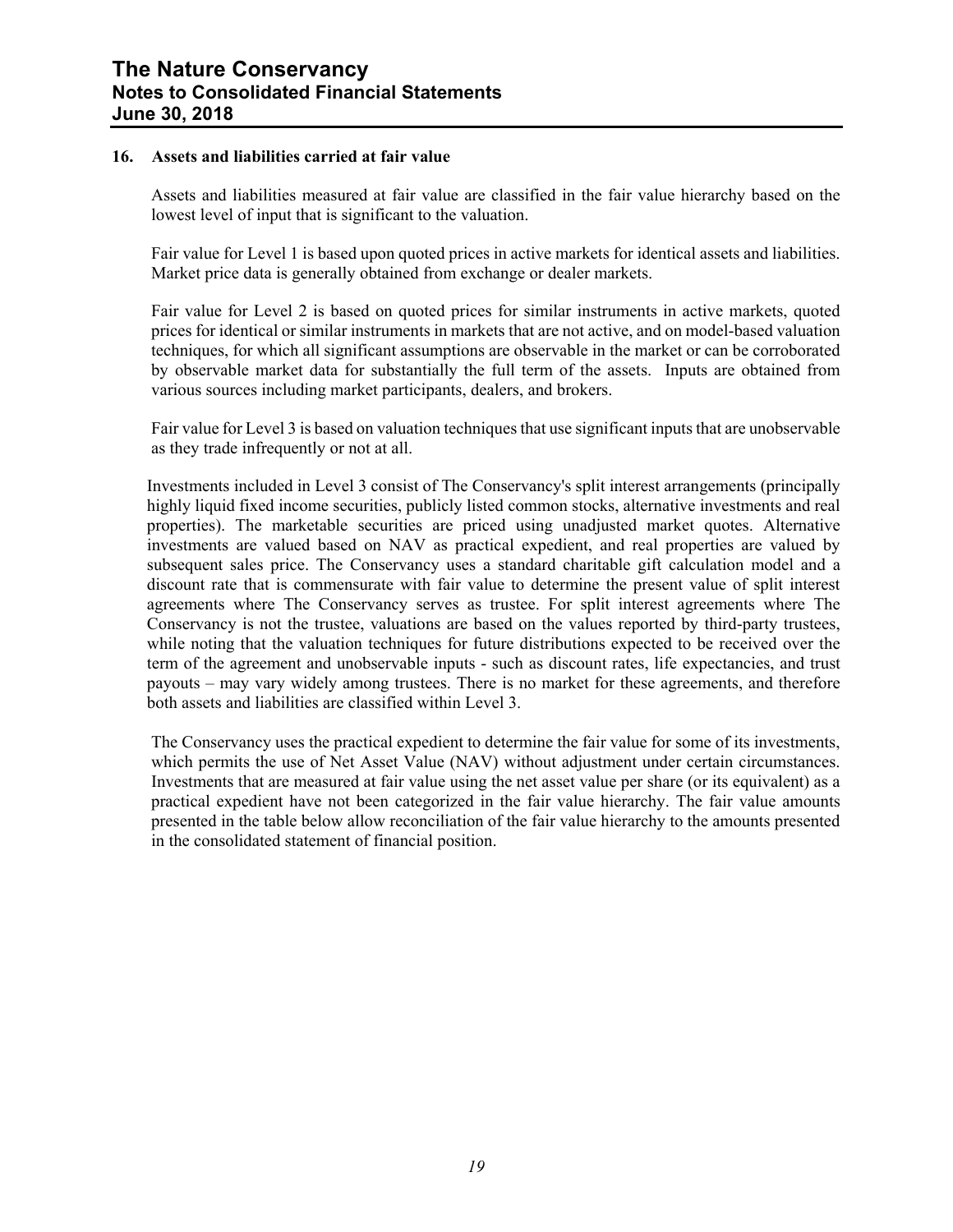# **The Nature Conservancy Notes to Consolidated Financial Statements June 30, 2018**

# *Assets and liabilities measured at fair value:*

*(In thousands)*

|                                              |               | Level 1        | Level 2       | Level 3              | NAV as<br>Practical<br><b>Expedient</b> | <b>Total</b> |           |
|----------------------------------------------|---------------|----------------|---------------|----------------------|-----------------------------------------|--------------|-----------|
| Investments:                                 |               |                |               |                      |                                         |              |           |
| Short-term investments                       | <sup>\$</sup> | 11,978         | \$<br>9,938   | \$                   | \$                                      | \$           | 21,916    |
| Repurchase agreements                        |               |                | 5,108         |                      |                                         |              | 5,108     |
| Fixed income:                                |               |                |               |                      |                                         |              |           |
| U.S. treasuries                              |               | 90,319         |               |                      |                                         |              | 90,319    |
| Asset-backed securities                      |               |                | 67,578        |                      |                                         |              | 67,578    |
| Commercial paper                             |               |                | 34,330        |                      |                                         |              | 34,330    |
| Municipals                                   |               |                | 2,179         |                      |                                         |              | 2,179     |
| Corporate debt                               |               |                | 173,045       |                      |                                         |              | 173,045   |
| Mortgage-backed securities                   |               |                | 15,522        |                      |                                         |              | 15,522    |
| U.S. agency bonds                            |               |                | 25,041        |                      |                                         |              | 25,041    |
| Preferred securities                         |               | 2,722          |               |                      |                                         |              | 2,722     |
| Exchange traded stocks                       |               | 231,212        |               |                      |                                         |              | 231,212   |
| Commingled equity funds                      |               | $\overline{a}$ |               |                      | 593,445                                 |              | 593,445   |
| Exchange traded funds                        |               | 16,765         |               |                      |                                         |              | 16,765    |
| Closed end funds                             |               | 83,004         |               |                      |                                         |              | 83,004    |
| Derivatives                                  |               | (32)           |               |                      |                                         |              | (32)      |
| Hedge funds                                  |               |                |               |                      | 486,368                                 |              | 486,368   |
| Private equity                               |               |                |               |                      | 207,217                                 |              | 207,217   |
| Private real estate                          |               |                |               |                      | 66,533                                  |              | 66,533    |
| Split interests, trusteed                    |               |                |               |                      |                                         |              |           |
| U.S. agency bonds                            |               |                | 5,886         |                      |                                         |              | 5,886     |
| Mutual funds                                 |               | 136,126        |               |                      |                                         |              | 136,126   |
| Real estate                                  |               |                |               | 13,424               |                                         |              | 13,424    |
| U.S. treasuries                              |               | 12,019         |               |                      |                                         |              | 12,019    |
| Short term investments                       |               | 5,631          |               |                      |                                         |              | 5,631     |
| Exchange traded funds                        |               | 16,973         |               |                      |                                         |              | 16,973    |
| Municipals                                   |               | 21             |               |                      |                                         |              | 21        |
| Commingled equity funds                      |               |                | 103,531       |                      |                                         |              | 103,531   |
| Split interests, non-trusteed                |               |                |               | 32,316               |                                         |              | 32,316    |
| Registered investments - Australia           |               | 169            |               |                      | 4,386                                   |              | 4,555     |
| Total investments at fair value              |               | 606,907        | 442,158       | 45,740               | 1,357,949                               |              | 2,452,754 |
| Securities pledged under                     |               |                |               |                      |                                         |              |           |
| securities lending agreements                | \$            | 52,482         | \$            | \$<br>$\overline{a}$ | \$                                      | \$           | 52,482    |
| Trade lands                                  |               |                |               | 15,919               |                                         |              | 15,919    |
| Pledges receivable                           |               |                |               | 275,386              |                                         |              | 275,386   |
| Total assets measured at fair value          | \$            | 659,389        | \$<br>442,158 | \$<br>337,045        | \$<br>1,357,949                         | \$           | 2,796,541 |
| Interest rate swaps liability                | \$            |                | \$<br>20,214  | \$                   | \$                                      | \$           | 20,214    |
| Payable under securities                     |               |                |               |                      |                                         |              |           |
| lending agreements                           |               | 52,482         |               |                      |                                         |              | 52,482    |
| Payable under split interest<br>arrangements |               |                |               | 191,514              |                                         |              | 191,514   |
| Total liabilities measured at fair value     | \$            | 52,482         | \$<br>20,214  | \$<br>191,514        | \$                                      | \$           | 264,210   |
|                                              |               |                |               |                      |                                         |              |           |

Of the \$2,478,871,000 total investments in the accompanying statement of financial position, net investments not measured at fair value or reflected in the table above are as follows: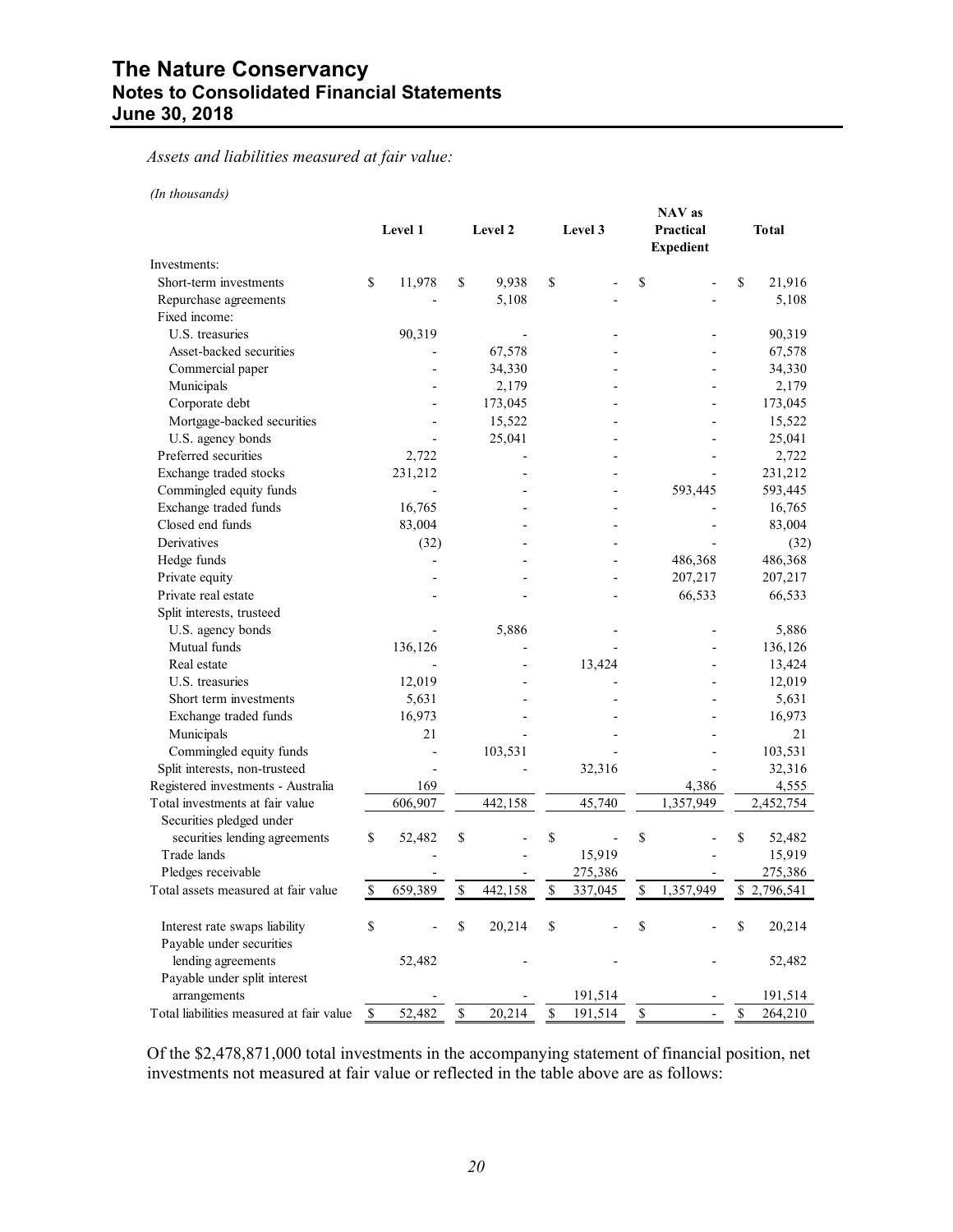# **The Nature Conservancy Notes to Consolidated Financial Statements June 30, 2018**

#### *(In thousands)*

| Equity method investment                                              | 21,416 |
|-----------------------------------------------------------------------|--------|
| Equity investment valued using the measurement alternative in ASC 320 | 4.437  |
| Net investment receivables/payables and other                         | 264    |
| Total investments not measured at fair value                          | 26.117 |

# *Rollforward of Level 3 financial instruments*:

*(In thousands)*

|                               | <b>Fair value</b><br>as of<br><b>June 30, 2017</b> |         | <b>Unrealized</b><br>gains (losses)/<br>pledge activity |           | <b>Purchases</b> |       | <b>Sales</b> |           | <b>Net transfers</b><br>into level 3 |                          | <b>Fair value</b><br>as of<br>June 30, 2018 |         |
|-------------------------------|----------------------------------------------------|---------|---------------------------------------------------------|-----------|------------------|-------|--------------|-----------|--------------------------------------|--------------------------|---------------------------------------------|---------|
| Split interest arrangements   |                                                    | 63.445  | \$                                                      | 1.148     | -S               | 1.666 |              | (20, 519) |                                      | ۰                        | S                                           | 45.740  |
| Trade lands                   |                                                    | -       |                                                         |           |                  | ۰     |              | -         |                                      | 15.919                   |                                             | 15,919  |
| Pledges receivable            |                                                    | 302,670 |                                                         | (27, 284) |                  |       |              |           |                                      | $\overline{\phantom{a}}$ |                                             | 275,386 |
| Total investments and pledges |                                                    | 366,115 |                                                         | (26, 136) |                  | 1.666 |              | (20, 519) |                                      | 15.919                   |                                             | 337,045 |

Net unrealized losses of \$1,148,000 in the table above are reflected in the accompanying statement of activities as investment gains. Net pledge activity resulted in a \$27,284,000 decrease in pledges receivable reflected in the accompanying statement of financial position, comprised of new pledges of \$336,423,000, pledge payments of \$366,890,000, and a \$3,183,000 net change in pledge discount and allowance.

The value of certain alternative investments not included in the fair value hierarchy represents the ownership interest in the NAV of the respective partnership. If no public market exists for the investment securities, the fair value is determined by the general partner taking into consideration, among other things, the cost of the securities, prices of recent significant placements of securities of the same issuer, and subsequent developments concerning the companies to which the securities relate. The Conservancy has performed significant due diligence around these investments to ensure NAV is an appropriate measure of fair value.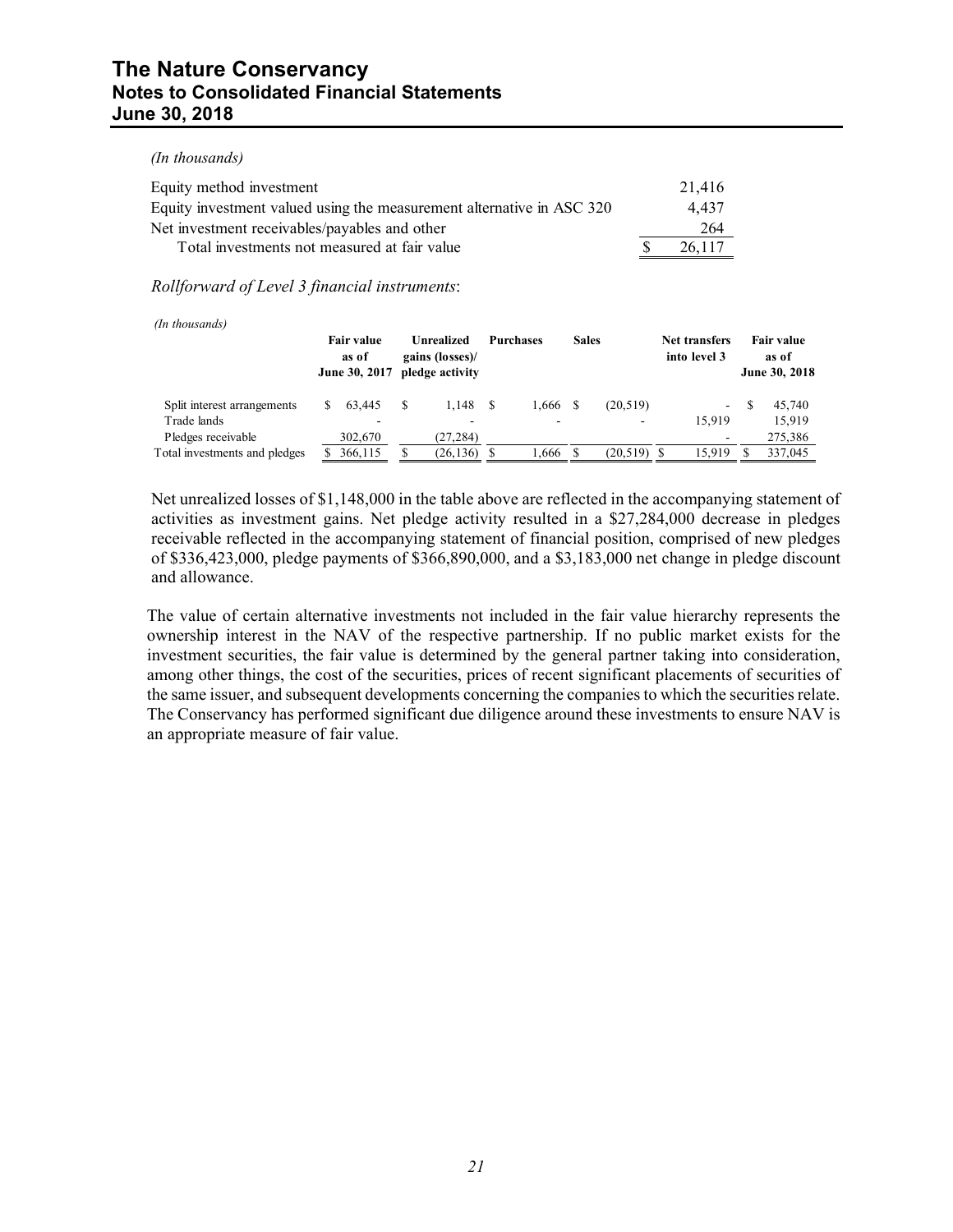| (In thousands)                     | <b>Fair Value</b> | <b>Unfunded</b><br><b>Commitments</b> | Redemption<br><b>Frequency</b>                                            | Redemption<br><b>Notice Period</b>                                                                        |  |  |  |
|------------------------------------|-------------------|---------------------------------------|---------------------------------------------------------------------------|-----------------------------------------------------------------------------------------------------------|--|--|--|
| Commingled equity funds            | \$<br>593,445     | \$                                    | Daily (restrictions)<br>apply), weekly,<br>monthly, quarterly             | 2 days, 6 business<br>days, $7$ days, $10$<br>business days, 14<br>days, $30$ days, $60$<br>days, 90 days |  |  |  |
| Hedge funds                        | 486,368           |                                       | Monthly, quarterly,<br>semi-annually,<br>annually,<br>biennially, rolling | $30 - 90$ days                                                                                            |  |  |  |
| Registered investments - Australia | 4,386             | $\overline{\phantom{a}}$              | 2, $3 \& 4$ years<br>Daily, monthly,<br>quarterly, 5 year<br>window       | $2$ days, 14 days,<br>30 days, 30 - 90<br>days                                                            |  |  |  |
| Private equity funds               | 207,217           | 199,029                               | N/A                                                                       | N/A                                                                                                       |  |  |  |
| Real estate funds                  | 66,533            | 46,043                                | N/A                                                                       | N/A                                                                                                       |  |  |  |
| Total                              | \$1,357,949       | \$<br>245,072                         |                                                                           |                                                                                                           |  |  |  |

*Investments valued using NAV practical expedient as of June 30, 2018*:

The Conservancy's investment policy allows for the use of derivatives by investment managers and at the portfolio-level to assist in managing asset allocation and exposures. These derivative exposures are exchange-traded and are reported in the fair value of the overall portfolio within Level 1.

In order to partially insulate itself from the variable nature of the interest rates on its outstanding debt, The Conservancy has three interest rate swap agreements that fix the rates on several variable rate bonds. The Conservancy's interest rate swap arrangements have inputs which can generally be corroborated by observable market data and are therefore classified within Level 2. Such inputs include market prices for reference securities, yield curves, credit curves, measures of volatility, prepayment rates, assumptions for nonperformance risk, and correlations of such inputs. The valuation methods described above may produce fair value calculations that may not be indicative of net realized value or reflective of future fair values. The Conservancy believes the use of different methodologies or assumptions to determine the fair value of certain financial instruments could result in a different estimate of fair value at the reporting date.

The use of derivative instruments involves the risk of imperfect correlation in movement in the price of the instruments, interest rates, and the underlying hedged assets. As a result, The Conservancy may not achieve the anticipated benefits of hedging strategies. The Conservancy's derivatives contracts held at June 30, 2018 are not accounted as hedging instruments under GAAP.

The following table lists fair value and relevant notional information of derivatives by contract type, as included in the consolidated statement of financial position and statement of activities.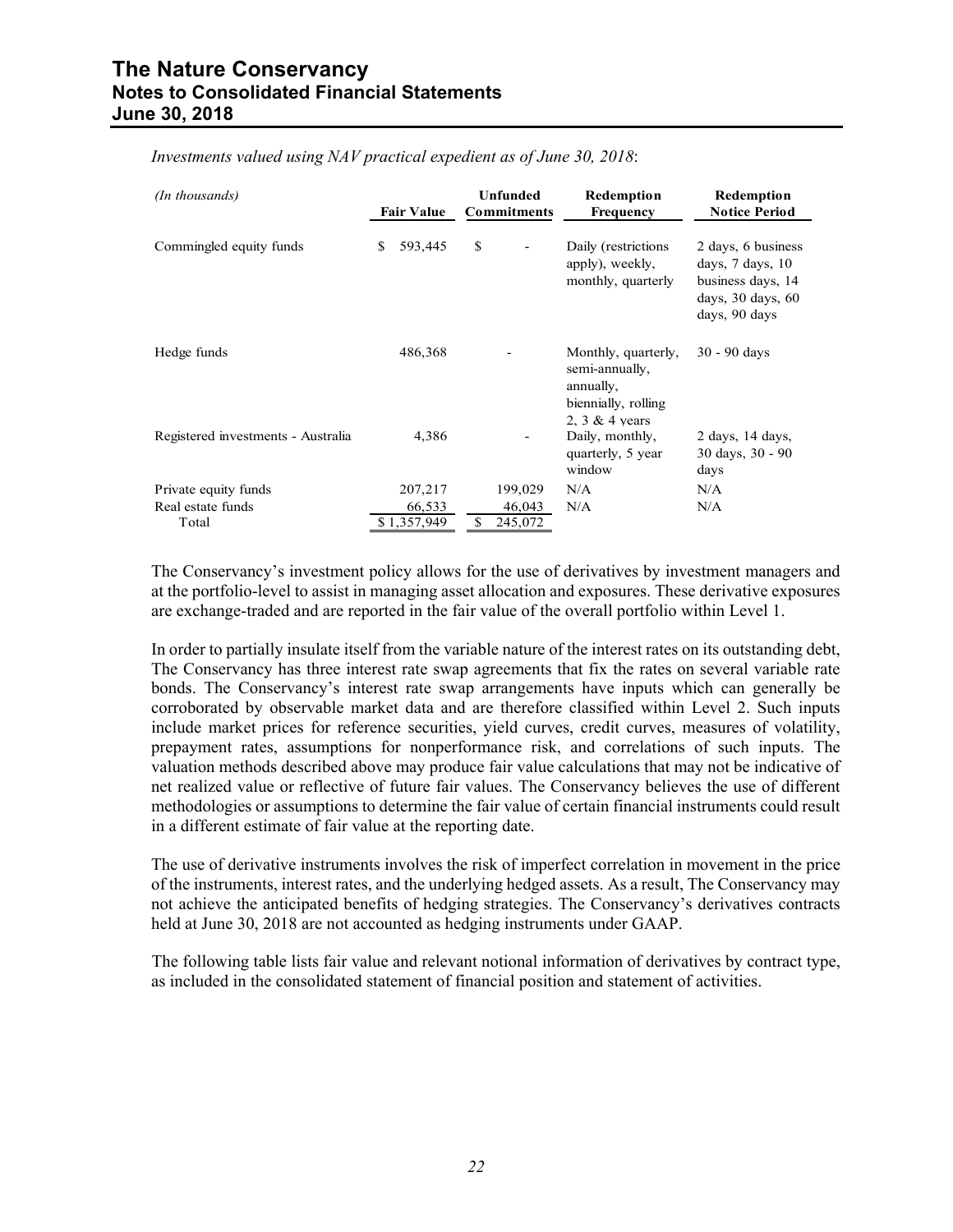*Summary of derivative investments at June 30, 2018*:

#### *(\$ in thousands)*

|                                                     | Fair value as of June 30, 2018                                                  |   |        | <b>Changes in Fair Values</b>                                           | As of June 30, 2018 |                             |                          |                        |
|-----------------------------------------------------|---------------------------------------------------------------------------------|---|--------|-------------------------------------------------------------------------|---------------------|-----------------------------|--------------------------|------------------------|
|                                                     | Location in<br>Consolidated<br><b>Statement of</b><br><b>Financial Position</b> |   | Amount | Location in<br>Consolidated<br><b>Statement of</b><br><b>Activities</b> | Amount              | <b>Collateral</b><br>Amount | <b>Notional</b><br>Value | Number of<br>Contracts |
| Futures - emerging market equity<br>(Long position) | Investments                                                                     | S | (32)   | Investment gain                                                         | $(31)$ \$           | 28                          | 425                      | 8                      |
| Interest rate swaps                                 | Accounts payable and<br>accrued liabilities                                     |   | 20.214 | Other income                                                            | 12.168              |                             | 224.783                  |                        |

*Investment gains* consisted of the following for the year ended June 30, 2018:

# *(In thousands)*

| Dividends and interest income                  | 24,651   |
|------------------------------------------------|----------|
| Realized and unrealized gain                   | 180,080  |
| Change in value of split interest arrangements | 3,808    |
| Management expenses                            | (15,593) |
| Total investment gains                         | 192,946  |

## **17. Leases**

The following is a schedule of future minimum lease payments for all operating leases as of June 30, 2018:

| (In thousands)               |             |
|------------------------------|-------------|
| 2019                         | \$<br>8,655 |
| 2020                         | 7,984       |
| 2021                         | 6,871       |
| 2022                         | 5,865       |
| 2023                         | 5,707       |
| Thereafter                   | 21,064      |
| Total minimum lease payments | 56,146      |

Occupancy expense was \$14,009,000 for the year ended June 30, 2018.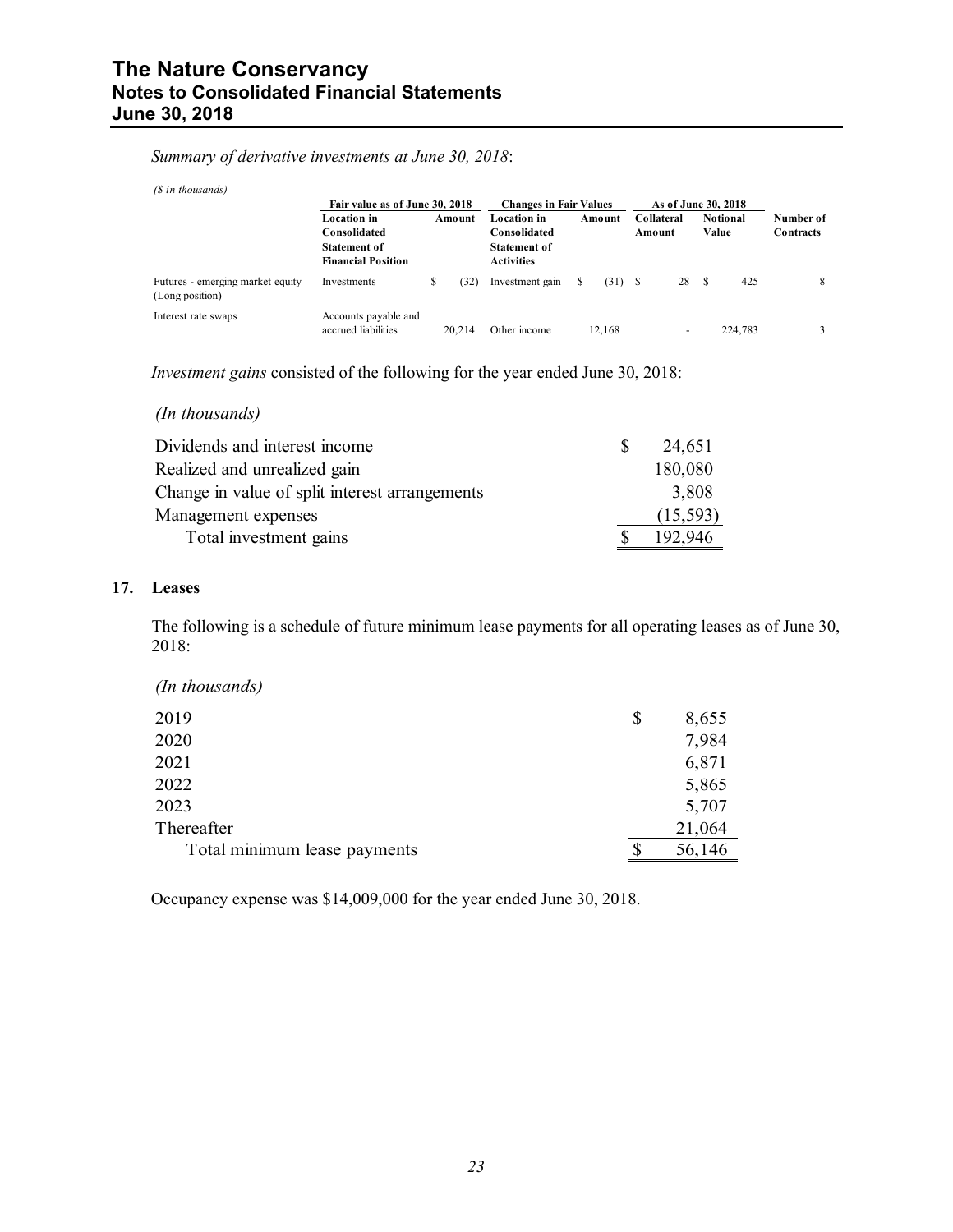# **SUPPLEMENTAL SCHEDULES**

**Following are supplemental schedules:** 

**Consolidated statements of financial position as of June 30, 2018 (with comparative totals as of June 30, 2017)** 

**Summarized consolidated statements of activities for the year ended June 30, 2018 (with comparative totals for the year ended June 30, 2017)** 

**Schedule of functional expenses as reported in the consolidated statement of activities for the year ended June 30, 2018 by natural account classification (with comparative totals for the year ended June 30, 2017).** 

**While these schedules are not required under Generally Accepted Accounting Principles, they provide useful additional detail to help the user of these financial statements understand how funds are spent, as well as providing prior year comparisons.**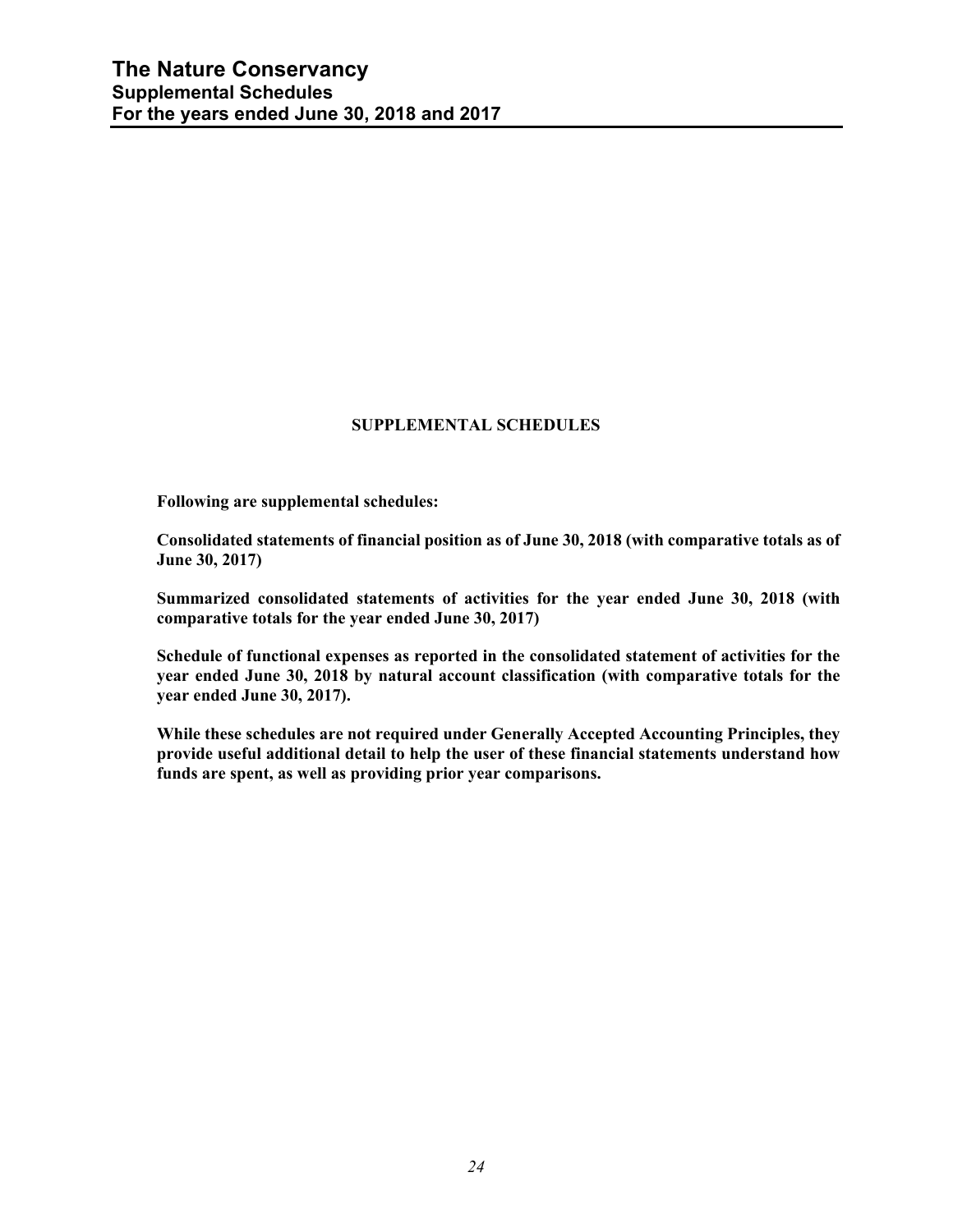# **The Nature Conservancy Supplemental Schedule - Consolidated Statements of Financial Position As of June 30, 2018 and 2017**

| (Amounts in thousands)                                  | 2018          | 2017          |
|---------------------------------------------------------|---------------|---------------|
| <b>Assets</b>                                           |               |               |
| Cash and cash equivalents                               | \$<br>66,317  | \$<br>55,139  |
| Restricted cash                                         | 22,071        | 19,593        |
| Restricted short-term investments                       | 25,000        | 25,000        |
| Government grants and contracts receivable              | 32,767        | 35,259        |
| Pledges receivable, net                                 | 275,386       | 302,670       |
| Collateral received under securities lending agreement  | 52,482        | 57,337        |
| Deposits on land and other assets                       | 72,438        | 59,332        |
| Property and equipment, net of accumulated depreciation |               |               |
| and amortization                                        | 126,947       | 121,800       |
| Investments - Capital fund                              | 861,423       | 801,558       |
| Investments - Split interest arrangements               | 325,927       | 320,946       |
| Investments - Endowment fund                            | 1,291,521     | 1,199,828     |
| Conservation lands                                      | 2,036,278     | 1,834,243     |
| Conservation easements                                  | 2,221,307     | 2,159,042     |
| Total assets                                            | \$7,409,864   | \$6,991,747   |
| <b>Liabilities</b>                                      |               |               |
| Accounts payable and accrued liabilities                | \$<br>116,595 | \$<br>117,114 |
| Payable under securities lending agreement              | 52,482        | 57,337        |
| Deferred revenue and refundable advances                | 105,449       | 94,919        |
| Bonds and notes payable                                 | 345,351       | 303,313       |
| Split interest arrangements payable                     | 191,514       | 197,304       |
| <b>Total liabilities</b>                                | 811,391       | 769,987       |
|                                                         |               |               |
| <b>Net assets</b>                                       |               |               |
| Unrestricted                                            |               |               |
| Undesignated                                            | 266,258       | 252,404       |
| Land, easements, and capital funds                      | 4,170,538     | 3,888,245     |
| Board-designated quasi endowment and similar funds      | 932,052       | 877,375       |
| Total unrestricted                                      | 5,368,848     | 5,018,024     |
| Temporarily restricted                                  | 833,406       | 831,918       |
| Permanently restricted                                  | 396,219       | 371,818       |
| Total net assets                                        | 6,598,473     | 6,221,760     |
| Total liabilities and net assets                        | \$7,409,864   | \$6,991,747   |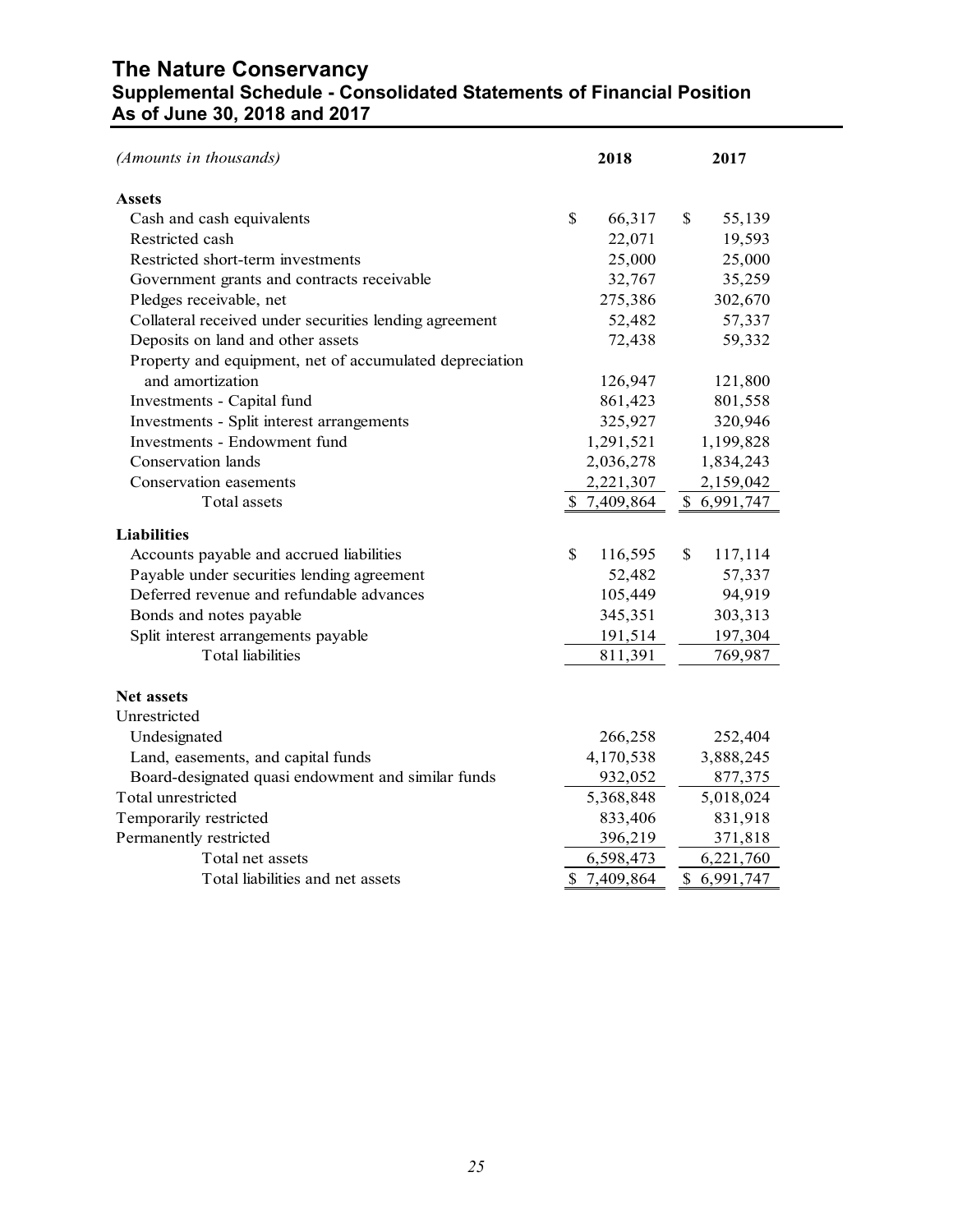# **The Nature Conservancy Supplemental Schedule - Summarized Consolidated Statements of Activities For the years ended June 30, 2018 and 2017**

| (Amounts in thousands)                          | 2018            | 2017 |           |  |
|-------------------------------------------------|-----------------|------|-----------|--|
| <b>Support and revenues</b>                     |                 |      |           |  |
| Dues and contributions                          | \$<br>791,713   | \$   | 627,059   |  |
| Land and easements contributed for conservation | 57,721          |      | 64,651    |  |
| Government grants and contracts                 | 117,894         |      | 117,218   |  |
| Investment income                               | 192,946         |      | 200,300   |  |
| Sales of conservation land and easements to     |                 |      |           |  |
| governments and others                          | 57,482          |      | 48,193    |  |
| Other                                           | 70,784          |      | 86,344    |  |
| Total support and revenues                      | 1,288,540       |      | 1,143,765 |  |
| <b>Expenses</b>                                 |                 |      |           |  |
| Program expenses                                | 622,699         |      | 556,682   |  |
| General and administration                      | 163,778         |      | 155,430   |  |
| Fund-raising                                    |                 |      |           |  |
| General fund-raising                            | 79,621          |      | 78,485    |  |
| Membership development                          | 45,729          |      | 46,650    |  |
| Total expenses                                  | 911,827         |      | 837,247   |  |
| Increase in net assets                          | 376,713         |      | 306,518   |  |
| Net assets at beginning of year                 | 6,221,760       |      | 5,915,242 |  |
| Net assets at end of year                       | \$<br>6,598,473 | \$   | 6,221,760 |  |